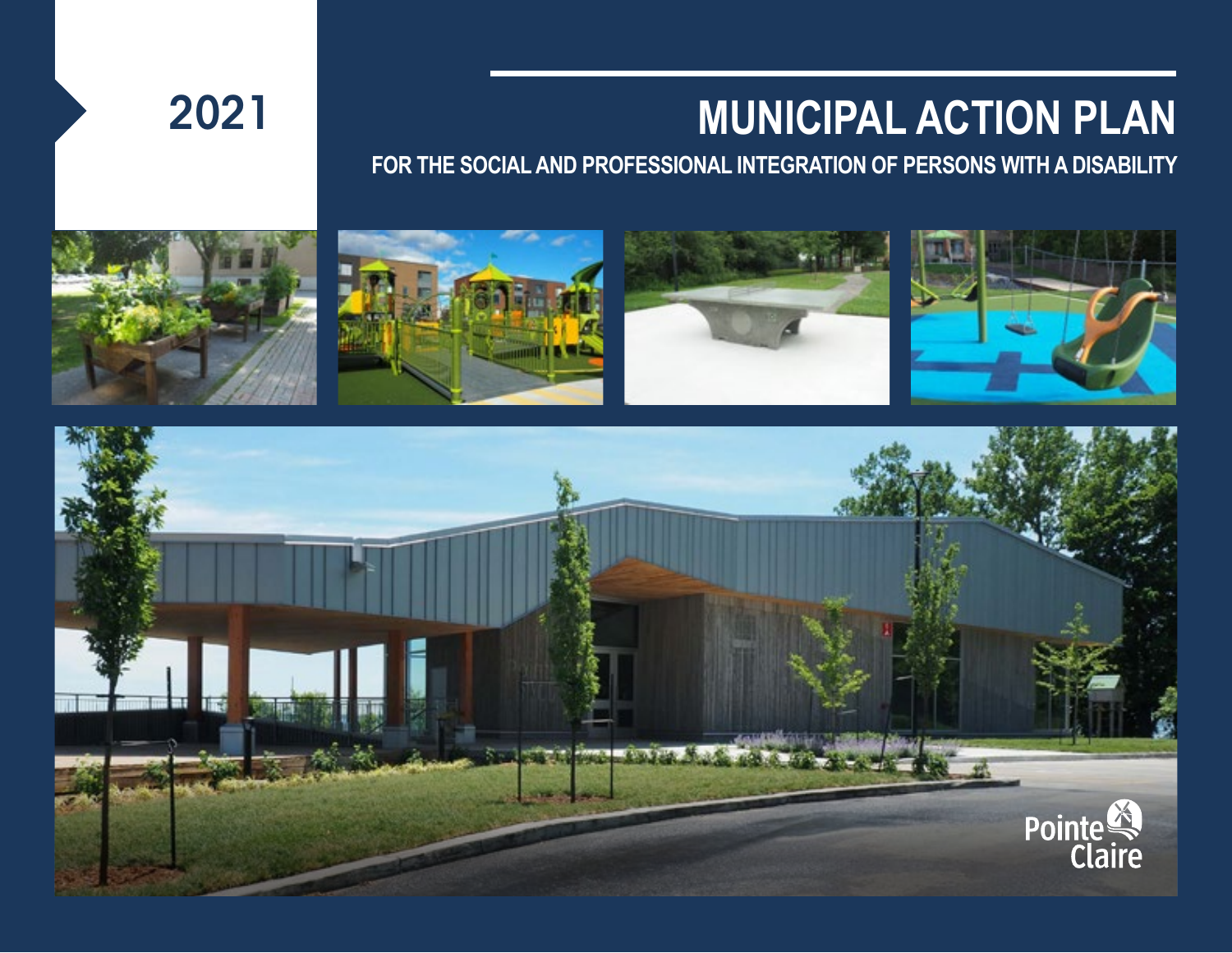# **Table of contents**

| Act to secure handicapped persons in the exercise of their rights with a view |
|-------------------------------------------------------------------------------|
|                                                                               |
| <b>SECTION 4 - Community organizations helping</b>                            |
|                                                                               |

| 5.4 Protocol established at the culture, sports, leisure and community |
|------------------------------------------------------------------------|
|                                                                        |
|                                                                        |
|                                                                        |
|                                                                        |
|                                                                        |
|                                                                        |
|                                                                        |
|                                                                        |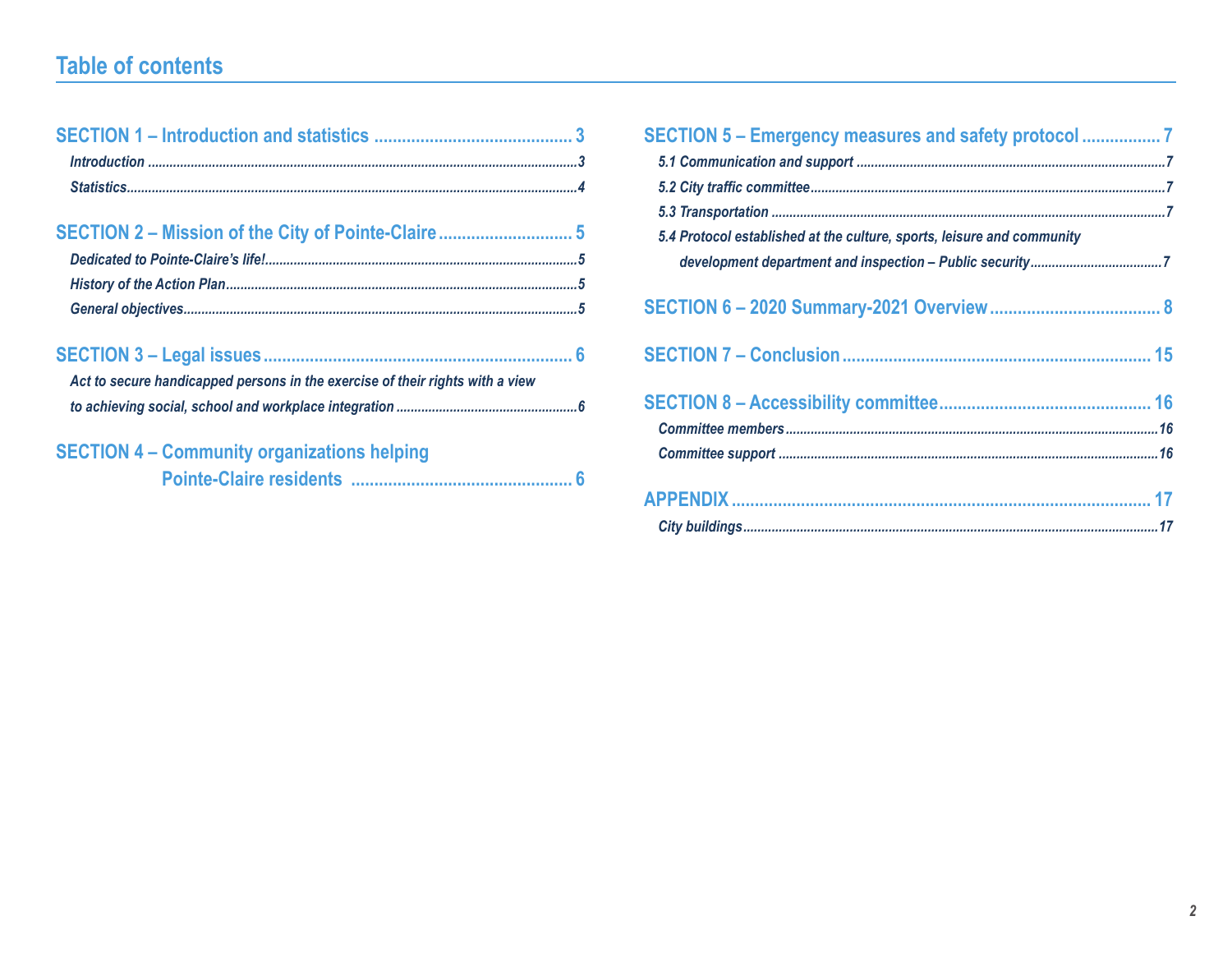#### <span id="page-2-0"></span>*Introduction*

The City of Pointe-Claire is a well-established municipality within Montreal's West Island Community. One of our mandates is to provide social and professional integration and accessibility for all. Consistently a leader in innovation and community involvement, the City continues to offer a variety of quality services by implementing new strategies, guidelines and protocols for all citizens and neighbouring communities. The City of Pointe-Claire strives to meet the needs of all citizens and guests participating in its many recreational programs at its recreational facilities. The City is also committed to ensuring support for employees needing special assistance at work and providing the appropriate tools to help with everyday tasks. In addition, the City supports several programs aiming to integrate individuals needing special assistance into the community and the workplace by receiving interns or facilitating internships in their field. The City of Pointe-Claire offers internship opportunities as part of professional training programs for students with intellectual or physical limitations. During their internship, students receive personalized support catering to their needs. The goal of these internships is to provide stimulating and fulfilling work experiences to prepare them for the workplace. Due to organizational constraints and the Covid-19 pandemic, these internships have been temporarily suspended. Lastly, the City of Pointe-Claire has received funding from Emploi Québec since 2016 for a Contrat d'intégration au travail (employment integration contract) for a full-time employee with special needs. The grant is renewed on a yearly basis.

The Accessibility Committee aims to direct the City of Pointe-Claire's actions in order to improve City programs and to make sure all aspects of City decisions, including accessibility, rules, regulations, and services offered in all facilities, are in place to allow maximum participation for all individuals. The City of Pointe-Claire has prepared an Action Plan to document continuing efforts with respect to individuals and successful integration in the community, and for citizens who may require assistance and accessibility within the community. This document is supported by Quebec's Office des personnes handicapées du Québec (OPHQ), and is currently focused on the City of Pointe-Claire's future objectives.

The 2021 Municipal Action Plan for the Social and Professional Integration of Persons with a Disability includes Pointe-Claire's inter-departmental goals and objectives for integration and accessibility for all individuals who participate in all its programs and activities. The objectives are to improve or modify all programs and facilities to accommodate residents and non-residents, in order to create a resourceful and versatile service offering. Pointe-Claire's strategic plan places significant emphasis on improving quality of life for everyone within the municipality. The City of Pointe-Claire is recognized for the quality and diversity of its facilities, sports, leisure and cultural activities, and all services provided to every citizen. The City Council remains committed to the high quality standards for which Pointe-Claire is known.

#### *Accessibility Committee Department of Culture, Sports, Leisure and Community Development*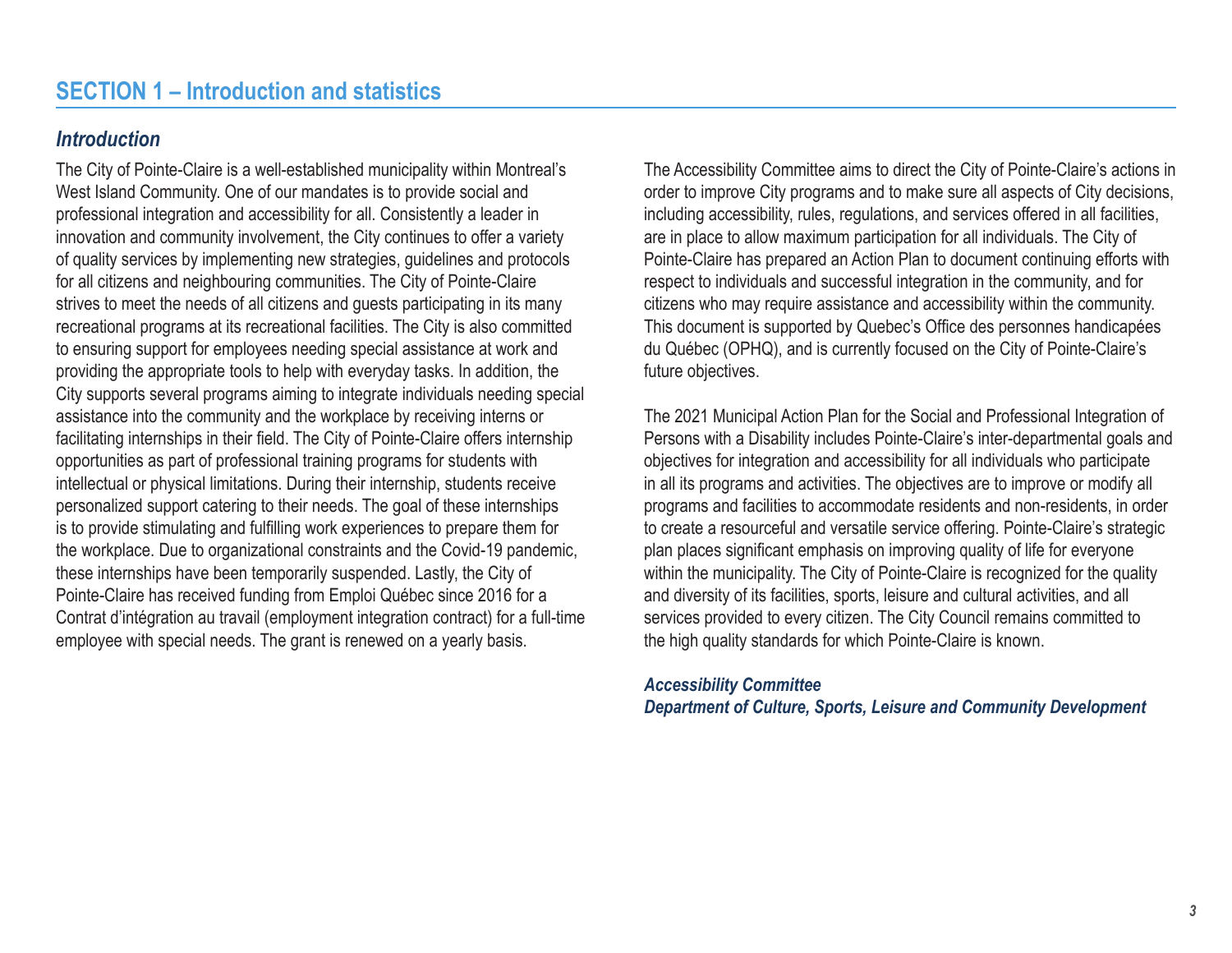## <span id="page-3-0"></span>*STATISTICS*

*"The Canadian Survey on Disability covers Canadians aged 15 years and over whose everyday activities are limited because of a long-term condition or health-related problem."*

| PREVALENCE OF DISABILITIES IN PERSONS AGED 15 AND OVER IN QUEBEC, 2017 |                         |                                  |                                   |  |  |  |
|------------------------------------------------------------------------|-------------------------|----------------------------------|-----------------------------------|--|--|--|
| Age groups                                                             | <b>Total population</b> | Persons living with a disability | <b>Prevalence of disabilities</b> |  |  |  |
|                                                                        |                         | <b>NUMBER</b>                    | %                                 |  |  |  |
| <b>Total - QUEBEC</b>                                                  | 6,527, 820              | 1,053,350                        | 16.1%                             |  |  |  |
| Ages 15 to 64                                                          | 5,242,740               | 735,610                          | 14%                               |  |  |  |
| Ages 15 to 24                                                          | 914, 520                | 95,340                           | 10.4%                             |  |  |  |
| Ages 25 to 44                                                          | 2,034,910               | 242,790                          | 11.9%                             |  |  |  |
| Ages 45 to 64                                                          | 2,293,300               | 397,480                          | 17.3%                             |  |  |  |
| Ages 65 and over                                                       | 1,285,090               | 317,740                          | 24.7%                             |  |  |  |
| Ages 65 to 74                                                          | 823,240                 | 166,430                          | 20.2%                             |  |  |  |
| Ages 75 and over                                                       | 461,840                 | 151,310                          | 32.8%                             |  |  |  |
|                                                                        |                         |                                  |                                   |  |  |  |

| PREVALENCE OF DISABILITIES IN PERSONS AGED 15 AND OVER IN CANADA, 2017 |                         |                                  |                                   |  |  |
|------------------------------------------------------------------------|-------------------------|----------------------------------|-----------------------------------|--|--|
| Age groups                                                             | <b>Total population</b> | Persons living with a disability | <b>Prevalence of disabilities</b> |  |  |
|                                                                        |                         | <b>NUMBER</b>                    | %                                 |  |  |
| <b>Total - CANADA</b>                                                  | 28,008,860              | 6,246,640                        | 22.3%                             |  |  |
| Ages 15 to 64                                                          | 22,791,700              | 4,274,330                        | 18.8%                             |  |  |
| Ages 15 to 24                                                          | 4,155,440               | 566,410                          | 13.1%                             |  |  |
| Ages 25 to 44                                                          | 8,940,410               | 1,368,270                        | 15.3%                             |  |  |
| Ages 45 to 64                                                          | 9,695,840               | 2,359,650                        | 24.3%                             |  |  |
| Ages 65 and over                                                       | 5,217,160               | 1,972,310                        | 37.8%                             |  |  |
| Ages 65 to 74                                                          | 3,241,250               | 1,036,580                        | 32%                               |  |  |
| Ages 75 and over                                                       | 1,975,920               | 935,730                          | 47.4%                             |  |  |

*Age calculated on May 10, 2016*

*Note: Data was collected in 2017 from a selected sample of the 2016 population. As the values have been rounded off, their sum for each category may differ from the indicated total.*  Source: Statistics Canada, Canadian Survey on Disability, 2017.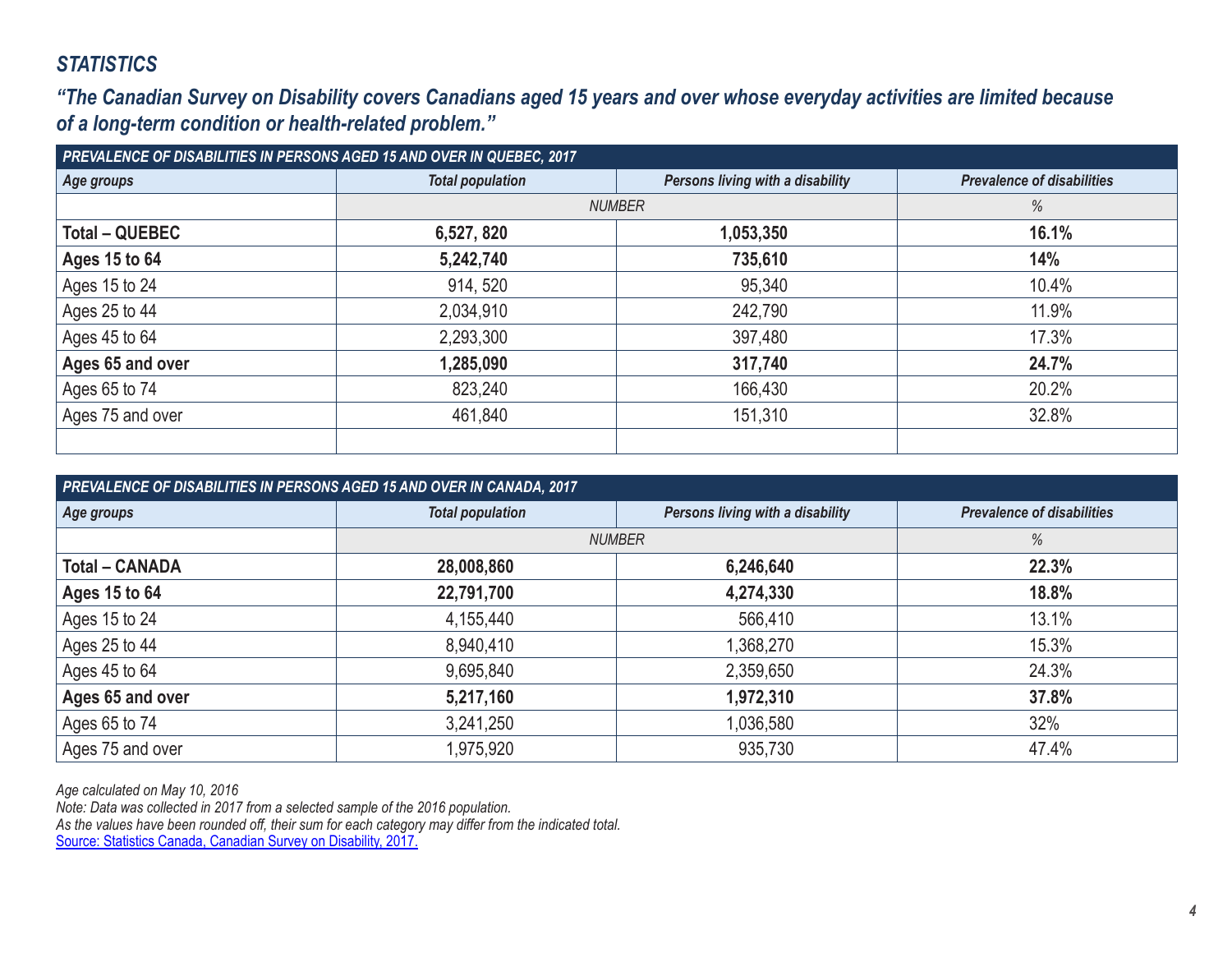# <span id="page-4-0"></span>*Dedicated to Pointe-Claire's life!*

The City of Pointe-Claire has the highest work ethics standards, and these are reflected in our motto: "Dedicated to Pointe-Claire's life". As a communityoriented municipality with many support systems in place, we are proactive and involved with our residents. Our goal is to ensure that all of our programs and City buildings are up to standard with respect to individuals who may need assistance, support and accommodations for full participation and access to our programs.

Our mission is to ensure that all measures have been taken to offer the best services and support system to all residents, as well as continue to promote the fact that the City is an equal opportunity employer, inviting women, Aboriginal people, and members of visible and ethnic minorities, as well as people with a disability, to apply for jobs. The City of Pointe-Claire has a variety of resources and support systems in place in all departments, including the Mayor's Office and City Council.

The strategic plan created by the City of Pointe-Claire demonstrates a realistic and functional approach, resulting from collective thinking and work carried out by the mayor, Council members and City employees. In fact, more than 92% of municipal employees contributed directly to the process and decision making, with the support of the Accessibility Committee. We are committed to successfully integrating the objectives of the Action Plan, our greatest success is unquestionably the fact that all administration and employees recognize the importance of the plan and support it. The City of Pointe-Claire has a responsibility and a mission to ensure sustainability and quality of life for Pointe-Claire's current and future generations.

## *History of the Action Plan*

In 2007, the City of Pointe-Claire began the process of developing an action plan for residents living with a disability. In March 2008, Pointe-Claire City Council adopted the Accessibility Action Plan. The goal was to ensure that all individuals have the necessary support they need to access all facilities and programs within our community.

### *General objectives*

- Facilitate access to buildings and programs for all individuals living with a disability. This is a very important element of the Accessibility Committee's mandate, and it is part of our mission to welcome and support people who wish to participate in the programs offered by the City of Pointe-Claire and its departments.
- Offer quality services while respecting the needs of individuals living with a disability, and provide solutions by implementing new objectives and goals.
- Develop, integrate and support new programs by local organizations in the field of servicing clients with a disability, in order to improve the quality of our services and ensure that people's needs are met.
- Maintain the Human Resources Equality Program respecting equal access to employment.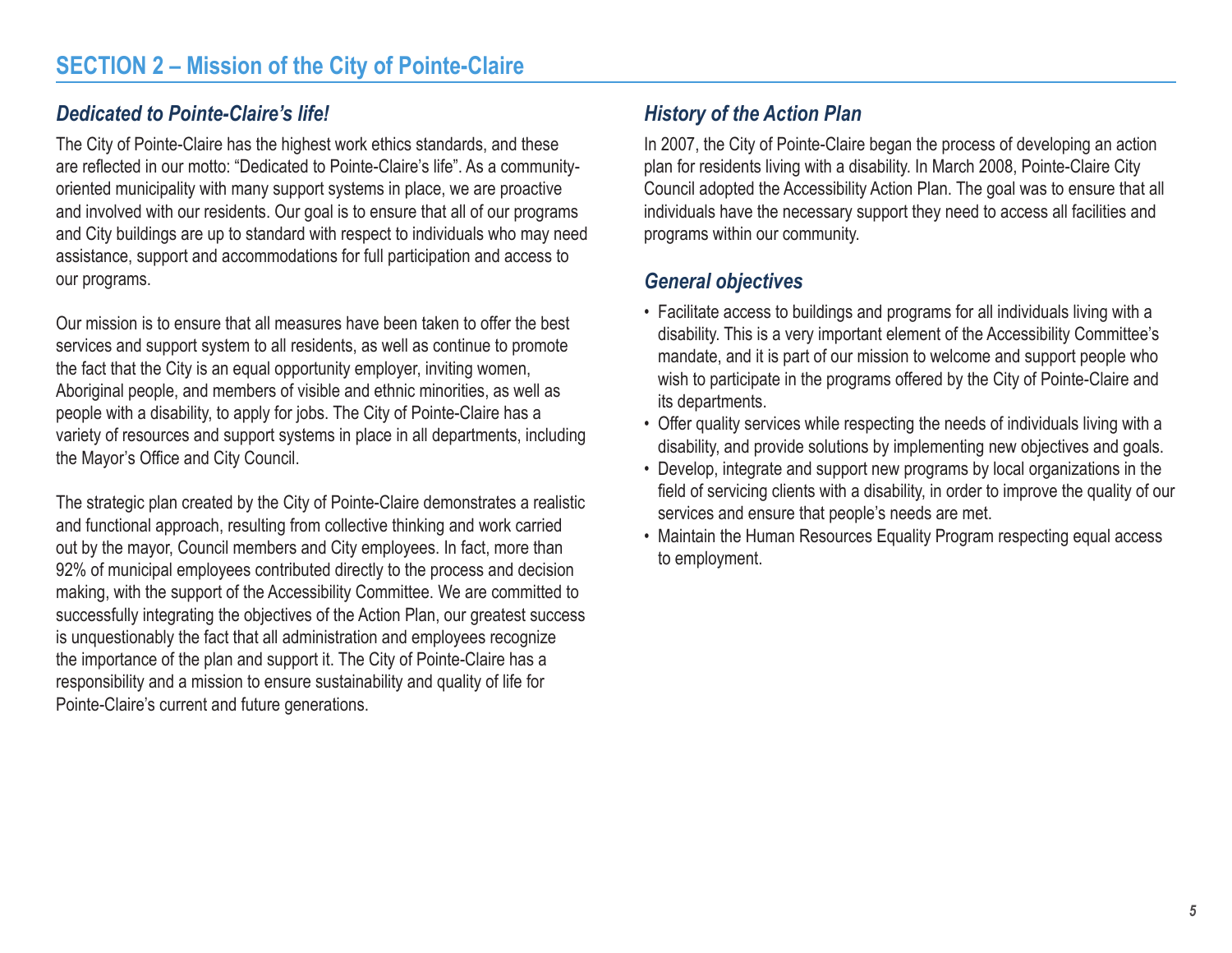#### <span id="page-5-0"></span>*Act to Secure Handicapped Persons in the Exercise of Their Rights with a View to Achieving Social, School and Workplace Integration*

Every person with a deficiency causing a significant and persistent disability, who is liable to encounter barriers in performing everyday activities, is considered to be handicapped according to the Act to Secure Handicapped Persons in the Exercise of Their Rights with a View to Achieving Social, School and Workplace Integration.

In 2004, Québec's National Assembly adopted Bill 56, which gave the Act the title it bears today. For municipalities such as Pointe-Claire, articles 61.1 and 61.3 of the law are particularly relevant. We are continually striving to develop action plans that will lead to successful implementation of the Act and to surpass our objectives.

Article 61.1 stipulates that every municipality with at least 15,000 inhabitants shall adopt an action plan identifying the barriers to integration handicapped persons encounter in the sector of activity of the department or agency,

and describing the measures taken over the past year and those to be taken in the coming year to reduce barriers to integration in that sector of activity. The action plan includes any other element determined by the Government upon recommendation of the Minister, and must be prepared and published annually.

Article 61.3 stipulates that when purchasing or leasing goods and services, as part of their procurement process, municipalities must consider whether or not the goods and services are accessible to handicapped persons.

The following document outlines the City of Pointe-Claire's Action Plan for all individuals living with a disability. The goal of the City is to move forward, support and integrate all residents and visitors within our programs and all events within the City. Some of the City's objectives are to further develop and implement new strategies and work, as a community, to carry out further adaptations of our facilities and approaches.

# **SECTION 4 – Community Organizations Helping Pointe-Claire Residents**

- ABOVAS: W. I. Volunteer Accompaniment Service, 514-694-3838, www.abovas.com/en/
- Adapted Transport, 514-280-8211, www.stm.info/en/para
- Aid for Seniors, 514-630-1248, www.pointe-claire.ca
- AlterGo, 514-933-2739, extension 243, www.altergo.net
- Association québécoise de voile adaptée, 514-694-8021, www.aqvaqc.com/en
- Avatil, 514-634-8944, www.avatil.org/
- Community Resource Centre, 514-694-6404, crcinfo.ca/
- CIUSSS: West Island Health and Social Services Centre, 514-697-4110, www.csssouestdelile.qc.ca/en/home/
- Friends for Mental Health, 514-636-6885, www.asmfmh.org/fr/
- Institut Nazareth et Louis Braille 450 463-1710 or 1 800 361-7063, www.inlb.qc.ca/
- MAB-Mackay Rehabilitation Centre Services to adults and seniors with a visual impairment, satellite office at CLSC Lac-Saint-Louis: 514-697-4110, www.mabmackay.ca/
- NOVA West Island, 514-695-8335, www.novawi.org
- Office des personnes handicapées du Québec, 1-800-567-1465, www.ophq.gouv.qc.ca/
- STM (Société de transport de Montréal), Navette OR par taxi, 514-280-9055
- Volunteer West Island, 514-457-5445, www.volunteerwestisland.org/home.htm
- West Island Citizen Advocacy, 514-694-5850, volunteerwica.com/vw/
- West Montreal Readaptation Centre, 514-363-3025, crom-wmrc.ca/en/ who-we-are/territory-covered/
- WIAIH, 514-694-7090, wiaih.qc.ca

• Light a Dream, 514-636-9966, www.lightadream.com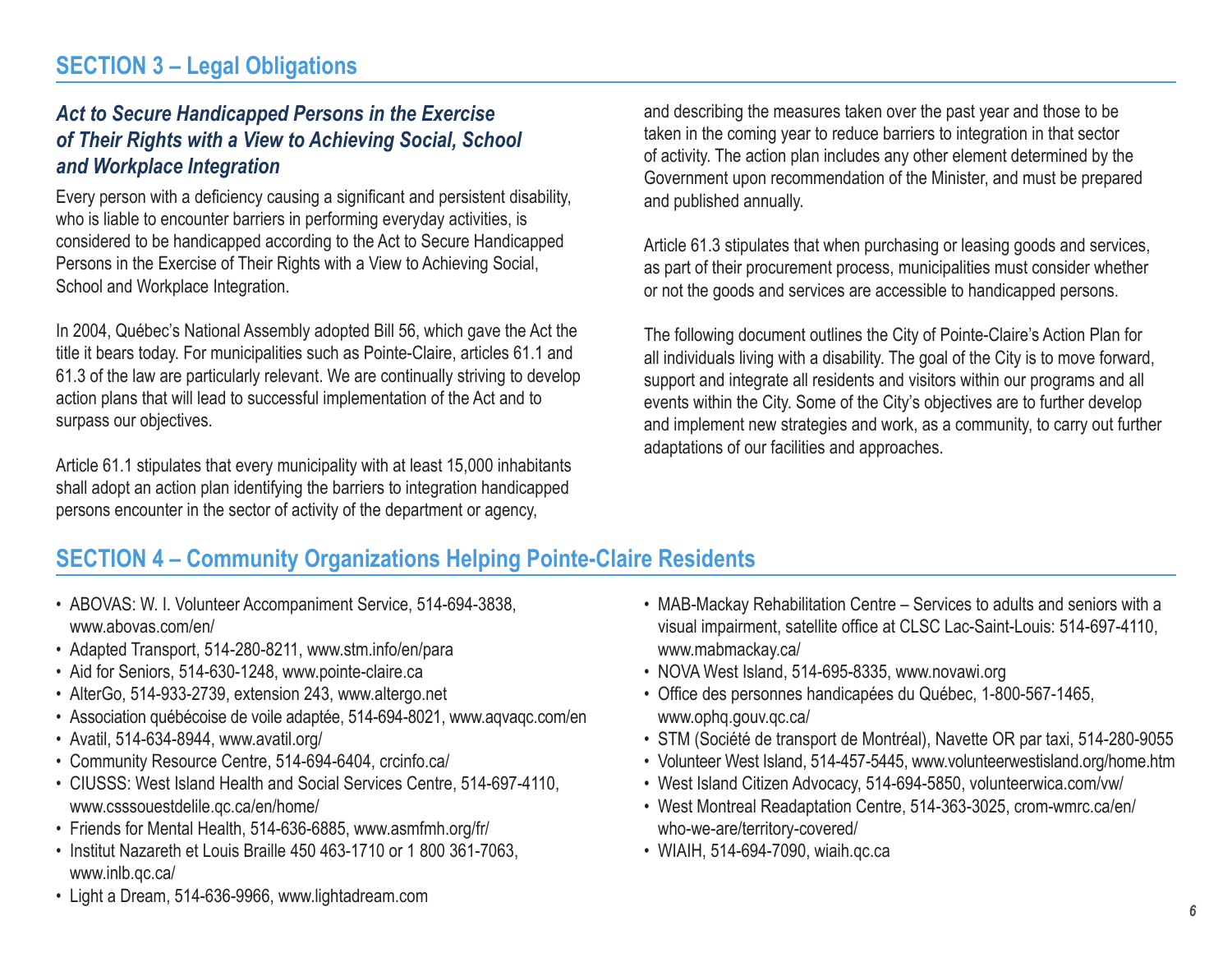# <span id="page-6-0"></span>*5.1 Communication and Support*

#### *Objectives*

- •Be proactive, share information, strive for solutions and change so all City programs and facilities meet the needs of all those participating in our community life and using our facilities.
- Seek out new platforms, participate in community awareness and support programs with local organizations, school boards, and CIUSSS services.
- Collaborate and support all programs, events and related projects that are announced and supported by the City's Communications Department for future outreach with residents of Pointe- Claire and all visitors who need accessibility and support.
- Continue to collaborate with the OPHQ in order to show respect and raise awareness within the community.

# *5.2 City Traffic Committee*

#### *Objectives*

- Ensure that all measures are in place to accommodate persons living with a disability in order to help them access public transport.
- Establish links between different City departments to efficiently respond to residents' requests with regard to traffic and road safety.
- Conduct research projects with regard to traffic and road safety.
- Develop criteria to standardize decisions about traffic management and the safety of road users throughout Pointe-Claire.
- Develop or participate in projects in order to encourage active mobility of pedestrians and cyclists as they share the road with drivers.
- Make recommendations to increase the safety of all road users (pedestrians, cyclists and motorists) while improving traffic flow throughout Pointe-Claire.
- Make sure that recommendations meet standards of accessibility for pedestrians and persons with reduced mobility.
- Evaluate and assess the various dimensions of traffic and circulation within the municipality with Inspection-public security.

# *5.3 Transportation*

#### *Objectives*

• Navette Or par Taxi is a service for seniors over the age of 65 who live in Pointe-Claire. This taxi service is offered by the STM in partnership with the City of Pointe-Claire's Aid for Seniors program (registration with the municipality is necessary).

The Navette Or system features a 37-stop route in Pointe-Claire. Service is offered from one taxi stop to the next, Monday to Friday, from 8:30 a.m. to 4:30 p.m. Clients must call at least 40 minutes ahead of time to reserve a spot. This service has helped increase the City's capability to meet the transportation needs of Pointe-Claire Seniors

## *5.4 Protocol Established at the Culture, Sports, Leisure and Community Development Department and Inspection – Public Security*

An emergency measures protocol was created to successfully help people with disabilities in the municipality of Pointe-Claire. A team of City staff and summer students will receive special training each year to be ready to respond to vulnerable people in the event of an emergency or disaster. The purpose of this training is to provide the team with the appropriate tools to support people with physical and/or cognitive impairments and who may need help while residing in temporary accommodations offered by the City. Employees who take the training are hired by the following services on an annual basis: Municipal Inspection Public Security, Volunteer Rescue Unit, Culture, Sports, Leisure, and Community Development (Aid for Seniors and Day Camps), Aquatic Centre, Library and Sports and Administrative Management.

Community organizations such as WIAIH or AlterGo will be invited or consulted to facilitate the proposed training for the Culture, Sports, Recreation and Community Development team.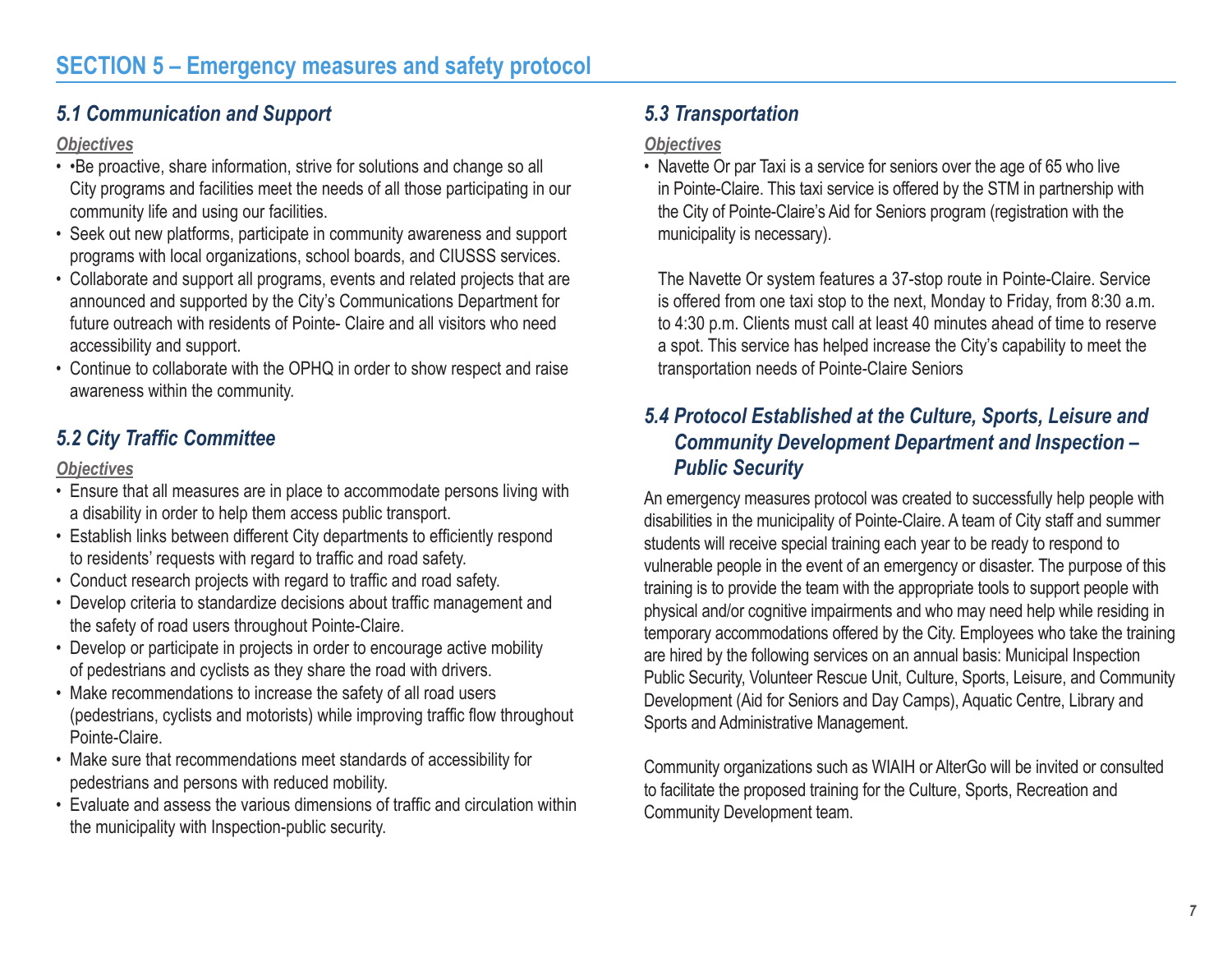#### <span id="page-7-0"></span>*Protocols*

- In an emergency, ensure that temporary shelter is made available to all individuals who require immediate assistance, with the support of the CIUSSS and community organizations.
- Inform the public of emergency protocols.
- Inform residents that it is important to make all needs and restrictions known to Urgence Santé (this will be helpful in emergency situations).
- Assist with the request for adapted transport for all citizens requiring assistance during emergency situations such as heat waves, snow and ice storms, or water contamination.

# **SECTION 6 – 2020 Summary-2021 Overview**

| <b>MEASURES</b>                                                                                                               | <b>ACTIONS TO BE TAKEN</b>                                                                                                                                                                                          | <b>PARTNERS AND/OR</b><br><b>DEPARTMENTS RESPONSIBLE</b>                                                            | <b>2020 SUMMARY</b>                                                                         | 2021 OVERVIEW                                                                     | <b>BUDGET</b> |
|-------------------------------------------------------------------------------------------------------------------------------|---------------------------------------------------------------------------------------------------------------------------------------------------------------------------------------------------------------------|---------------------------------------------------------------------------------------------------------------------|---------------------------------------------------------------------------------------------|-----------------------------------------------------------------------------------|---------------|
|                                                                                                                               | ACCESSIBILITY COMMITTEE OBJECTIVES: Support all municipal projects regarding inclusive design and accessories respecting universal accessibility for all.                                                           |                                                                                                                     |                                                                                             |                                                                                   |               |
| Discussion regarding various traffic<br>areas were held during accessibility<br>committee meetings.                           | Evaluate and assess the various<br>dimensions of traffic and circulation<br>within the municipality with Inspection-<br>public security.                                                                            | <b>Accessibility Committee</b><br><b>Public Security</b><br><b>Engineering and Buildings</b><br><b>Public Works</b> | Action to be continued<br>2021-2022 (underway)                                              | Moved to section 6.2<br>See additional measures                                   |               |
| Train all Culture, Sports, Leisure<br>and Community Development<br>(CSLCD) staff for assisting in<br>emergency measures.      | Awareness training session for staff<br>assisting in all emergency situations<br>in the city.                                                                                                                       | <b>Accessibility Committee</b><br><b>WIAIH</b><br><b>CIUSSS</b><br><b>Public Security</b><br>CSLCD employees        | Action to be continued<br>2021-2022<br>No training was held due<br>to the Covid-19 pandemic | 2021-2022                                                                         |               |
| Continue regular accessibility meetings<br>with employees in all departments                                                  | Representative from each department<br>present and contributing to sustainable<br>development strategies and reviewing<br>new projects and developments.                                                            | <b>Accessibility Committee</b><br><b>CSLCD</b><br>All municipal departments                                         | 3 meetings in 2020<br>Ongoing                                                               | Moved to Section 10                                                               |               |
| Interdepartmental collaboration on<br>the improvement of accessibility in the<br>Pointe-Claire and Valois villages.           | Interdepartmental meetings to establish<br>ways to improve accessibility in these<br>two villages for merchants and customers.                                                                                      | <b>Accessibility Committee</b><br>Planning                                                                          | Action to be continued<br>2021-2022                                                         | Planned for 2021-2022                                                             |               |
| Support all municipal projects<br>regarding inclusive design and<br>accessories respecting universal<br>accessibility for all | Evaluate all the necessary criteria for all<br>future purchases within the City.                                                                                                                                    | <b>Accessibility Committee</b><br>All municipal departments                                                         | Ongoing                                                                                     | Moved to objectives                                                               |               |
| Enhance and collaborate with<br>the current Emergency Measures<br>Committee in regards to<br>universal accessibility          | Train employees for emergency measures<br>with focus on transportation, shelter<br>accommodations<br>and communication methods.<br>Civil security measures will be added to<br>sensitization training for employees | <b>Accessibility Committee</b><br><b>Public Security</b><br><b>CSLCD</b> employees                                  | Action to be continued<br>2021-2022                                                         | Planned for 2021-2022<br>Modification of<br>training content planned<br>2021-2022 |               |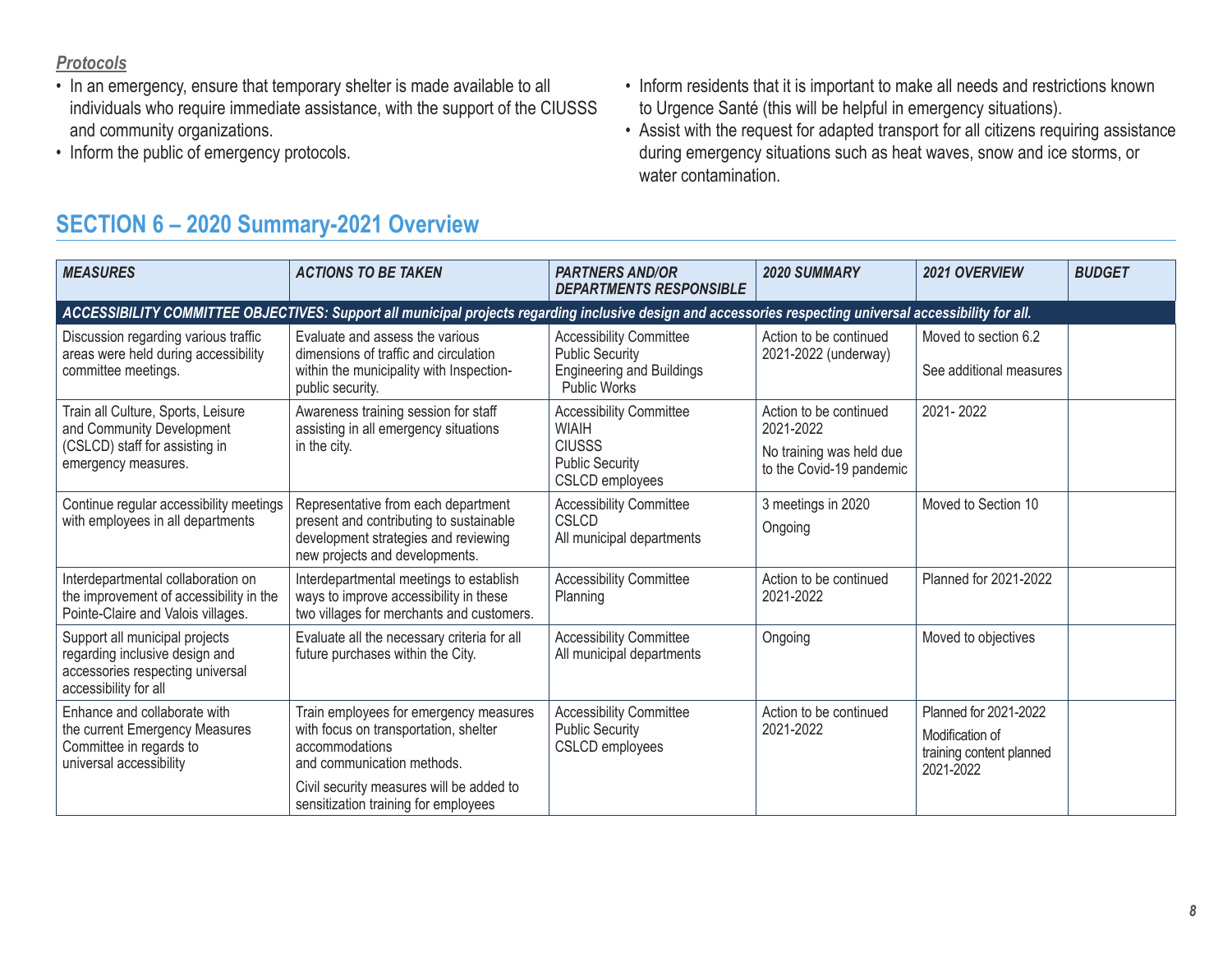| <b>MEASURES</b>                                                                                                           | <b>ACTIONS TO BE TAKEN</b>                                                                                                                                                                 | <b>PARTNERS AND/OR</b><br><b>DEPARTMENTS RESPONSIBLE</b>                                                 | <b>2020 SUMMARY</b>                       | 2021 OVERVIEW         | <b>BUDGET</b> |
|---------------------------------------------------------------------------------------------------------------------------|--------------------------------------------------------------------------------------------------------------------------------------------------------------------------------------------|----------------------------------------------------------------------------------------------------------|-------------------------------------------|-----------------------|---------------|
| Evaluate community and citizens'<br>accessibility needs via various means.                                                | Develop plans for focus groups and/or<br>individual interviews.                                                                                                                            | <b>Accessibility Committee</b><br>Communications<br>Diversity and Social Inclusion<br>Committee          | Action to be continued<br>2021-2022       | Planned for 2021-2022 |               |
| Continue to be informed and up<br>to date on accessibility standards<br>and practices                                     | Municipal participation in community<br>seminars, conferences and webinars<br>to support, educate and promote<br>social inclusion and acceptance<br>regarding accessibility.               | <b>Accessibility Committee</b><br>OPHQ, AlterGo, AQLP, CAMF,<br>Réseau des municipalités<br>accessibles. | Achieved in 2020<br>4 conferences in 2020 | Planned for 2021      |               |
| Evaluate and assess the various<br>dimensions of traffic within the<br>municipality with Inspection -<br>Public Security. | Proposal to evaluate pedestrian traffic<br>at the 3 train stations will be presented<br>to the traffic committee                                                                           | <b>Accessibility Committee</b><br><b>Traffic Committee</b><br><b>Public Security</b>                     |                                           | Planned for 2021-2022 |               |
|                                                                                                                           | COMMUNICATIONS OBJECTIVE: Improve accessibility across all platforms of communication within the municipality.                                                                             |                                                                                                          |                                           |                       |               |
| Optimization of the universal<br>accessibility page on the City's website                                                 | Incorporate a page for the social and<br>professional integration of people with<br>disabilities into the City's new website.                                                              | Communications                                                                                           | Achieved in 2020                          |                       |               |
| Provide Web content on accessible<br>locations and facilities in the City<br>to external partners.                        | Increase the City's visibility on various<br>platforms, particularly government<br>platforms, which aim to make tourism<br>and culture accessible to individuals with<br>reduced mobility. | Communications<br>Planning<br>Engineering                                                                | Action to be continued<br>in 2022         | Planned for 2022      |               |
| Incorporate Braille in public<br>signage to make information<br>more universally accessible.                              | Braille signage to be added at the<br>Tony-Proudfoot Park.                                                                                                                                 | Communications<br>Engineering                                                                            | Achieved in 2020                          |                       |               |
| Incorporate Braille in public<br>signage to make information<br>more universally accessible.                              | Braille signage to be added to new<br>Baie-de-Valois nautical centre.                                                                                                                      | Communications<br>Engineering                                                                            | Action to be continued<br>in 2022         | Planned for 2021      |               |
| Add pictograms that identify accessible<br>buildings on the interactive map on the<br>City's website.                     | Indicate buildings that have accessible<br>entrances and washrooms.                                                                                                                        | Communications<br><b>CSLCD</b>                                                                           |                                           | Planned for 2021-2022 |               |
| Evaluate the website to improve<br>accessibility and inclusivity.                                                         | Award contract to retain the services<br>of a firm specializing in assessment<br>and support.                                                                                              | Communications<br><b>External firms</b>                                                                  |                                           | Planned for 2021-2022 |               |
| Consider the implementation of<br>a closed captioning option for<br>council meetings.                                     | Award contract to retain the services<br>of a firm specializing in assessment<br>and support.                                                                                              | Communications<br><b>External firms</b>                                                                  |                                           | Planned for 2021-2022 |               |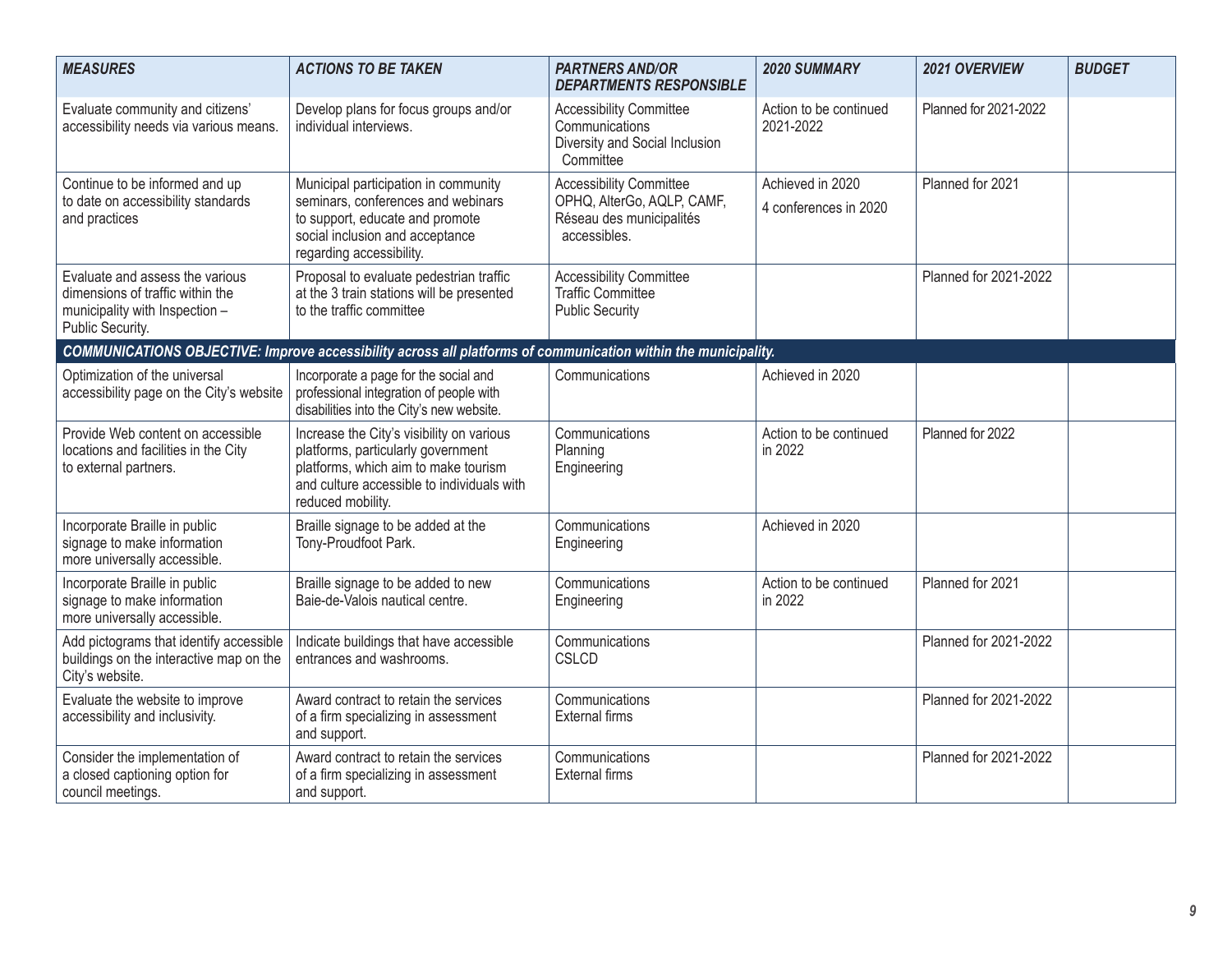| <b>MEASURES</b>                                                                                                                   | <b>ACTIONS TO BE TAKEN</b>                                                                                                               | <b>PARTNERS AND/OR</b><br><b>DEPARTMENTS RESPONSIBLE</b> | 2020 SUMMARY                                       | 2021 OVERVIEW                                                 | <b>BUDGET</b>              |
|-----------------------------------------------------------------------------------------------------------------------------------|------------------------------------------------------------------------------------------------------------------------------------------|----------------------------------------------------------|----------------------------------------------------|---------------------------------------------------------------|----------------------------|
|                                                                                                                                   | CULTURE, SPORTS, LEISURE AND COMMUNITY DEVELOPMENT DEPARTMENT (CSLCD) OBJECTIVE: improve accessibility in all leisure services offered.  |                                                          |                                                    |                                                               |                            |
| Collaborate with West Island                                                                                                      | Recreation space in Pointe-Claire                                                                                                        | <b>CSLCD Administration</b>                              | Action to be continued                             | Planned for 2021 (fall)                                       |                            |
| Association for the Intellectually<br>Handicapped (WIAIH) to offer<br>recreation space for programming.                           | building offered to WIAIH on a weekly<br>basis for programming.                                                                          | <b>WIAIH</b>                                             | in 2021<br>No indoor activities due<br>to Covid-19 | Location of space to<br>be determined due<br>to 2021 schedule |                            |
| Assist senior citizens by offering home<br>services for those that do not qualify                                                 | Yard work and general cleaning services<br>for low-income seniors in their homes and                                                     | Aid for Seniors<br><b>CSLCD</b> employees                | In progress - Yard work<br>Achieved in 2020        | Planned for 2021                                              | \$320,700                  |
| for support programs within the City.                                                                                             | apartments (those who qualify)                                                                                                           |                                                          | Cleaning services<br>suspended due to<br>Covid-19  |                                                               |                            |
| Offer activities at the Senior Centre<br>as well as special events a telephone                                                    | Activities and services offered to<br>address isolation and increase                                                                     | Aid for Seniors<br><b>CSLCD</b>                          | Achieved in 2020<br>Ongoing                        | Planned for 2021                                              | \$17,000                   |
| call service to all senior citizens of<br>Pointe-Claire.<br>in Pointe-Claire.                                                     | socialization opportunities among seniors                                                                                                | <b>CIUSSS</b><br>Community Resource Centre,              | Virtual calendar<br>of activities offered          |                                                               |                            |
|                                                                                                                                   | Virtual calendar of activities offered<br>via Zoom.                                                                                      | Volunteer West Island,<br>Citizen Advocacy               |                                                    |                                                               |                            |
| Help seniors who need assistance with<br>transportation and accessibility.                                                        | Free bus, train and paratransit tickets<br>for seniors who qualify (age and<br>income criteria).                                         | Aid for Seniors<br>CSLCD<br><b>STM</b>                   | Achieved in 2020                                   | Planned for 2021                                              | \$40,000                   |
| Offer wellness checks and calls to<br>Seniors in Pointe-Claire in the context<br>of the Covid-19 pandemic.                        | All seniors registered for services receive<br>a call 2x a week while an additional list<br>receive by weekly visits outside their home. | Aid for Seniors                                          | Achieved in 2020                                   | Planned for 2021                                              |                            |
| Add additional stops to the Navette<br>OR transport line in Pointe-Claire for<br>senior residents                                 | Proposal of 6 additional stops in<br>Pointe-Claire suggested to the STM                                                                  | Aid for Seniors<br><b>STM</b>                            | In progress                                        | Planned for 2021                                              |                            |
| Provide adapted programs for<br>a children and teenagers at the                                                                   | Programs continue to be fully registered.<br>Employees attend 4-6 hours of                                                               | <b>Aquatic Centre</b>                                    | Only 1 session offered<br>in 2020                  | Planned for 2021                                              | \$9,000<br>(01-2320160132) |
| Aquatic Centre.                                                                                                                   | training specifically to work in the<br>adapted programs.                                                                                |                                                          | Aquatic Centre closed<br>due to Covid-19           |                                                               |                            |
| Add a permanent lift to 10-50m deck.<br>Current lift is too low and makes<br>transfer from wheelchair and lift<br>more difficult. | Order an additional lift - research lifts with<br>a higher chair for easier transfer.                                                    | <b>Aquatic Centre</b>                                    | Action to be continued<br>2021-2022                | Planned for 2021-2022                                         | \$10,000<br>(CIP)          |
| Repurpose space at Aquatic Centre<br>to add a changing table                                                                      | Adapted changing table purchased and<br>is available to all users                                                                        | Aquatic Centre, Engineering                              | Purchase achieved<br>in 2020                       |                                                               | \$5,605.95<br>(CIP)        |
| Purchase a mobile device to help<br>with reading for individuals with a<br>visual impairment.                                     | Purchase a device and establish a protocol<br>for use.                                                                                   | Library                                                  |                                                    | Planned for<br>December 2021                                  | $$1,500-$<br>\$5,000       |
| Remove door sills at the entrance of<br>the library's accessible washroom.                                                        | Modify current sills and install a small ramp<br>or find an alternative solution.                                                        | Library<br><b>Engineering and Buildings</b>              | Action to be continued<br>2022                     | Planned for 2022                                              |                            |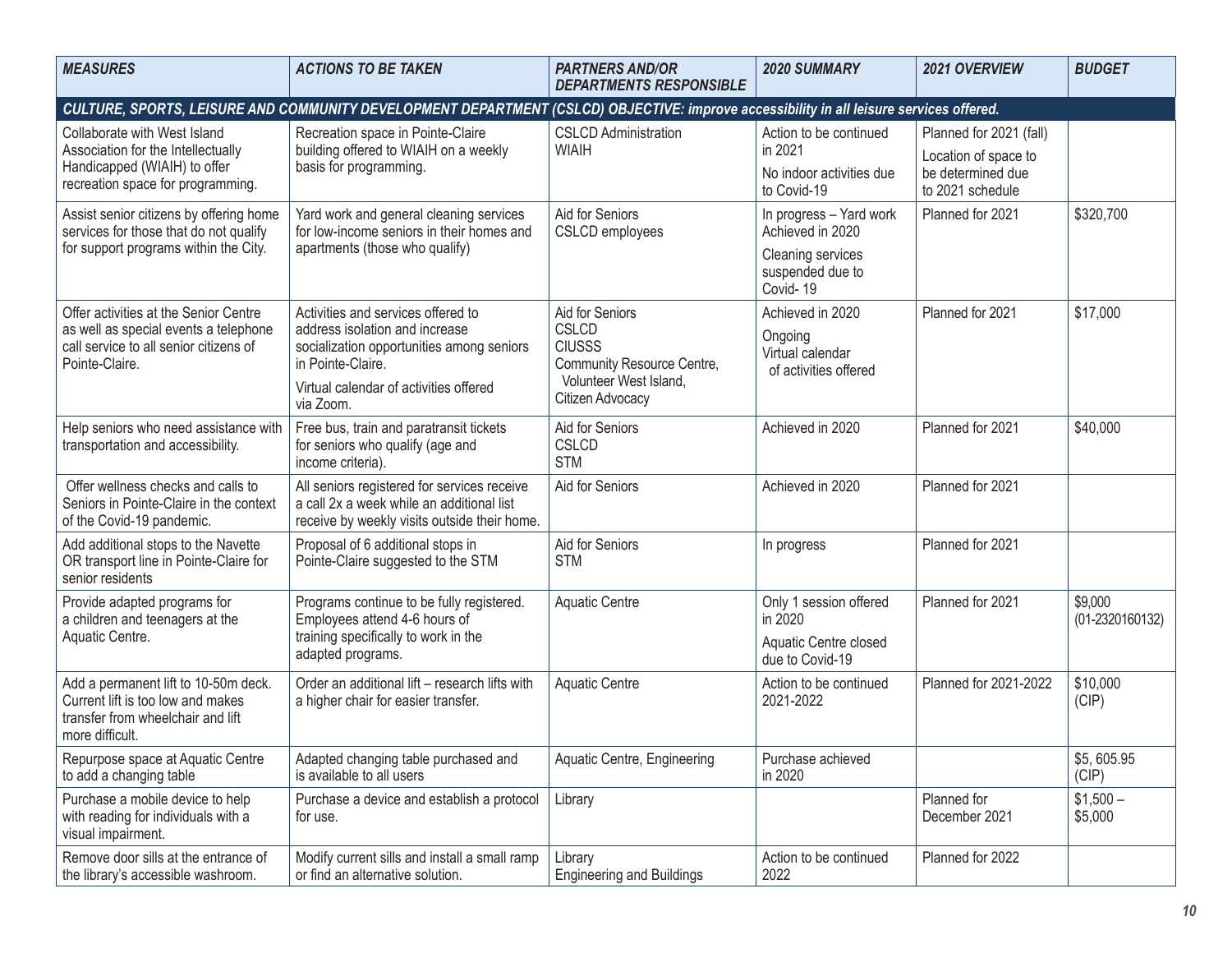| <b>MEASURES</b>                                                                                                                                                                | <b>ACTIONS TO BE TAKEN</b>                                                                                                                                                   | <b>PARTNERS AND/OR</b><br><b>DEPARTMENTS RESPONSIBLE</b>                   | 2020 SUMMARY                                       | 2021 OVERVIEW                                                                      | <b>BUDGET</b>        |
|--------------------------------------------------------------------------------------------------------------------------------------------------------------------------------|------------------------------------------------------------------------------------------------------------------------------------------------------------------------------|----------------------------------------------------------------------------|----------------------------------------------------|------------------------------------------------------------------------------------|----------------------|
| Install new lightweight magazine<br>racks with easy-to-open doors in the<br>reference room (to complete the 2018<br>project). The old magazine racks were<br>difficult to open | Complete the 2018 project with installation<br>of an identical magazine rack.                                                                                                | Library<br><b>Engineering and Buildings</b>                                | Achieved in 2020                                   |                                                                                    | \$20,000.            |
| Provide adapted programming for<br>groups of children with special needs<br>(reading program).                                                                                 | Contact groups of young people with autism<br>spectrum disorder (ASD) in elementary<br>schools. Offer a story-time program for these<br>groups before library opening hours. | Library<br>Elementary schools<br><b>Public Security</b><br>Fire department |                                                    | Planned for<br>December 2021 (project<br>started but suspended<br>due to Covid-19) | Employee<br>salaries |
| Facilitate access to the information<br>desk for individuals using mobility<br>devices, i.e., wheelchairs.                                                                     | Remove nearby shelving, relocate the<br>documents to create space to access<br>the reception desk.                                                                           | Library<br><b>Engineering and Buildings</b>                                | Achieved in 2020                                   |                                                                                    |                      |
| Produce a new subscription form<br>for members with larger fonts<br>and spacing.                                                                                               | Implement new form for all users.                                                                                                                                            | Library                                                                    | Achieved in 2020                                   |                                                                                    |                      |
| Use an adapted bike available<br>for several campers attending                                                                                                                 | Prioritizing the needs and schedules of<br>campers who require use of adapted bike.                                                                                          | Day Camp                                                                   | Action to be<br>continued 2021                     | Planned for 2021                                                                   |                      |
| Pointe-Claire camps.                                                                                                                                                           |                                                                                                                                                                              |                                                                            | No day camps were held<br>in 2020 due to Covid-19  |                                                                                    |                      |
| Increase number of companions<br>for summer CSLCD programs.                                                                                                                    | Request budget increase for extra<br>companions.                                                                                                                             | Day Camp<br><b>CLSCD</b>                                                   | Action to be<br>continued 2021                     | Reduction in registration<br>due to health restrictions                            |                      |
|                                                                                                                                                                                |                                                                                                                                                                              |                                                                            | No day camps were held<br>in 2020 due to Covid-19  |                                                                                    |                      |
| Organize awareness-raising activities<br>for the day camps                                                                                                                     | Incorporate inclusion activity and activity<br>booklet in Pointe-Claire day camps.                                                                                           | Day Camp<br><b>Accessibility Committee</b>                                 | Action to be<br>continued 2021                     | Planned for August 2021                                                            |                      |
|                                                                                                                                                                                |                                                                                                                                                                              | MAB-Mackay<br>Lester B. Pearson School Board,<br>Richmond Hill, BC, WIAIH  | No day camps were held<br>in 2020 due to Covid-19  |                                                                                    |                      |
| Provide integration training for summer<br>camp companions.                                                                                                                    | Accessibility supervisor collaborates<br>with neighbouring municipalities to<br>coordinate and plan integration training<br>for companions.                                  | Day Camp<br>City of Dorval<br><b>WIAIH</b><br>City of Kirkland             | No day camps were held<br>in 2020 due to Covid-19. | Planned for 2021                                                                   |                      |
| Purchase adapted equipment for day<br>camp inclusion program.                                                                                                                  | Anticipate the needs prior to the summer<br>season beginning and purchase of adapted                                                                                         | Day Camp                                                                   | Action to be<br>continued 2021                     | Planned for 2021                                                                   | \$600                |
|                                                                                                                                                                                | equipment and sensory tools.                                                                                                                                                 |                                                                            | No day camps were held<br>in 2020 due to Covid-19. |                                                                                    |                      |
| Evaluate need for additional<br>adapted bike.                                                                                                                                  | Evaluate number of requests for adapted<br>bike usage.                                                                                                                       | Day Camp<br>Accessibility                                                  |                                                    | Planned for 2021                                                                   |                      |
| Lower the sills of the French doors<br>leading to the patio during the<br>renovation of the doors and windows<br>at the cultural centre.                                       | A study for the replacement of doors and<br>windows at Stewart Hall is complete and<br>the replacement work is being planned.                                                | <b>Stewart Hall Cultural Centre</b><br><b>Engineering and Buildings</b>    | Action to be continued<br>in 2021                  | Planned for fall 2021                                                              |                      |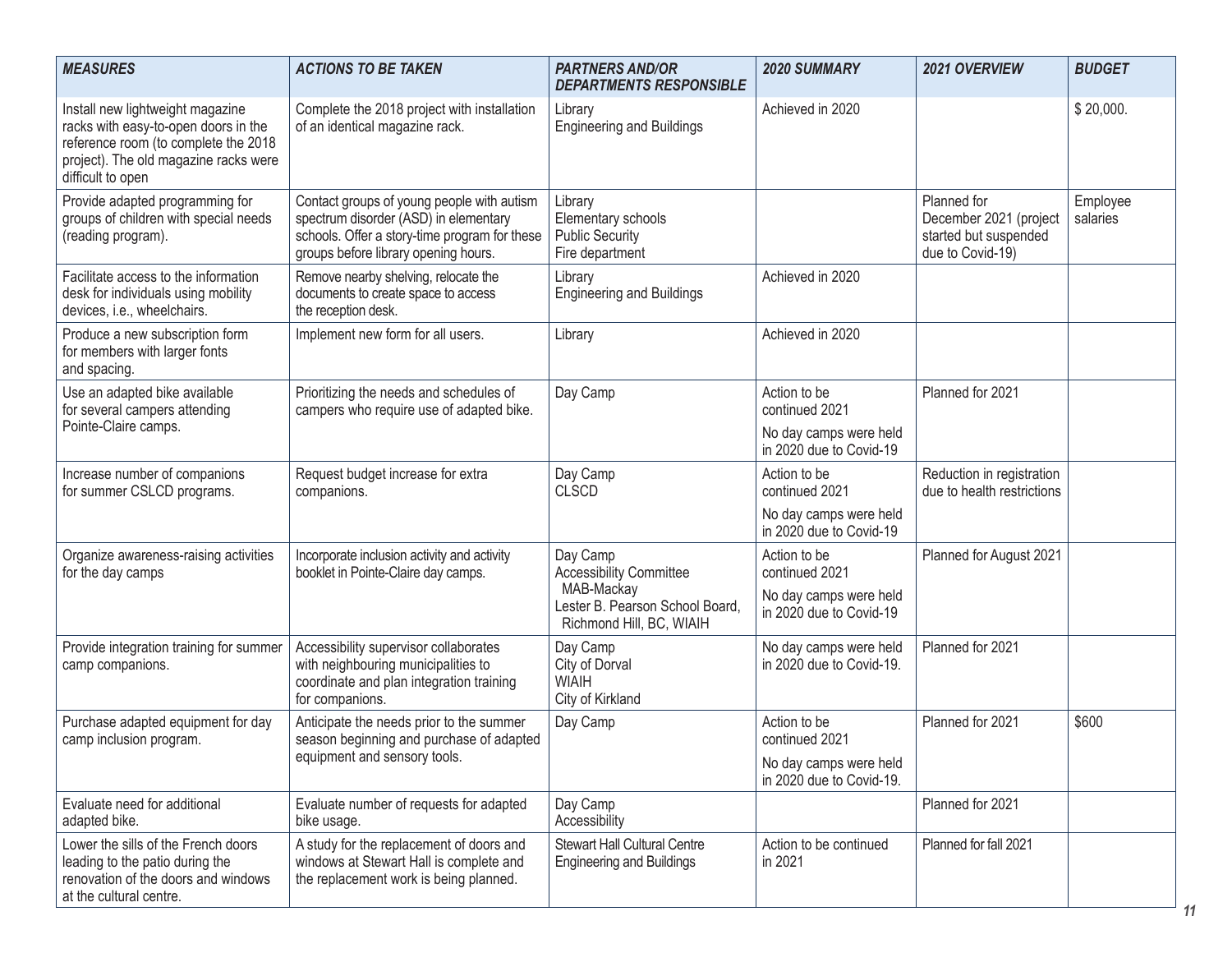| <b>MEASURES</b>                                                                                                                                             | <b>ACTIONS TO BE TAKEN</b>                                                                                                                                                               | <b>PARTNERS AND/OR</b><br><b>DEPARTMENTS RESPONSIBLE</b>                                   | <b>2020 SUMMARY</b> | <b>2021 OVERVIEW</b>           | <b>BUDGET</b>   |
|-------------------------------------------------------------------------------------------------------------------------------------------------------------|------------------------------------------------------------------------------------------------------------------------------------------------------------------------------------------|--------------------------------------------------------------------------------------------|---------------------|--------------------------------|-----------------|
| Set up the exhibition on the history of<br>Stewart Hall with visuals and content<br>at different heights on the wall.                                       | Historical research and choice of<br>information so it is accessible to all reading<br>levels. Using different characters and<br>original graphics for a simplified level<br>of reading. | <b>Stewart Hall Cultural Centre</b><br>Communications                                      | Achieved in 2020    |                                | \$5,000-\$7,000 |
| Provide training to municipal<br>employees in order to provide a<br>welcoming and inclusive environment<br>for all Pointe-Claire residents<br>and visitors. | Find appropriate training to enhance<br>employee's abilities and approaches at<br>reception though AlterGo or Kéroul.                                                                    | <b>Stewart Hall Cultural Centre</b><br><b>CLSCD Employees</b><br>Human Resources<br>Kéroul | Achieved 2021       | Training provided<br>by Kéroul | \$1,000         |

| <b>OBJECTIVES FOR 2021</b>                                                                                                                                                                                                           |                                                                                                                                                                             |                                                                |                                        |                       |               |
|--------------------------------------------------------------------------------------------------------------------------------------------------------------------------------------------------------------------------------------|-----------------------------------------------------------------------------------------------------------------------------------------------------------------------------|----------------------------------------------------------------|----------------------------------------|-----------------------|---------------|
| <b>MEASURES</b>                                                                                                                                                                                                                      | <b>ACTIONS TO BE TAKEN</b>                                                                                                                                                  | <b>PARTNERS AND/OR</b><br><b>DEPARTMENTS RESPONSIBLE</b>       | <b>2020 SUMMARY</b>                    | 2021 OVERVIEW         | <b>BUDGET</b> |
| Select certain parks with proper<br>accessibility access and validate<br>the stage location according to                                                                                                                             | Analyze planned locations with the sports<br>facilities team in relation to accessibility.<br>Suggest changes when necessary or offer                                       | <b>Stewart Hall Cultural Centre</b>                            | Action to be continued<br>in 2022      | Planned for 2022      |               |
| accessibility for the Summer Rhythms<br>tour in the parks.                                                                                                                                                                           | to keep the same park and sites from one<br>year to the next to ensure that accessibility<br>is consistent.                                                                 |                                                                |                                        |                       |               |
| Acquire and install a cabinet or outdoor<br>storage space that can be locked<br>and that will be used exclusively<br>for adapted equipment. Purchase<br>equipment: seat, stabilizer cushions,<br>Velcro, kayaking gloves, foam tube. | Better organization of equipment to<br>accommodate members with a disability.                                                                                               | <b>Nautical Activities</b><br><b>Engineering and Buildings</b> | Action to be continued<br>in 2021-2022 | Planned for 2021-2022 |               |
| Improve accessibility to the docks.                                                                                                                                                                                                  | Plans for new docks in Grande-Anse Park<br>and a universal accessibility request have<br>been submitted to the Engineering and<br>Buildings Department.                     | <b>Nautical Activities</b><br><b>Engineering and Buildings</b> | Action to be continued<br>in 2021      | Planned for 2021      |               |
|                                                                                                                                                                                                                                      | Easy and safe access to both dock areas<br>(part of 2019-2021 Grande-Anse project).                                                                                         |                                                                |                                        |                       |               |
|                                                                                                                                                                                                                                      | ENGINEERING AND BUILDINGS OBJECTIVE: Include accessibility on a statutory basis in new projects to design buildings and parks. Improve accessibility in existing buildings. |                                                                |                                        |                       |               |
| The Grande-Anse Park project<br>includes a nautical centre and an<br>accessible dock area.                                                                                                                                           | Establish dock plans for Grande-Anse Park<br>designed to improve the environment while<br>promoting accessibility.                                                          | <b>Engineering and Buildings</b>                               | Achieved in 2020                       |                       |               |
| Increase number of accessible<br>entrance ramps outside the<br>Bob-Birnie Arena.                                                                                                                                                     | Four entry ramps will be accessible<br>from the outside of the facility.                                                                                                    | <b>Engineering and Buildings</b>                               | Achieved in 2020                       |                       |               |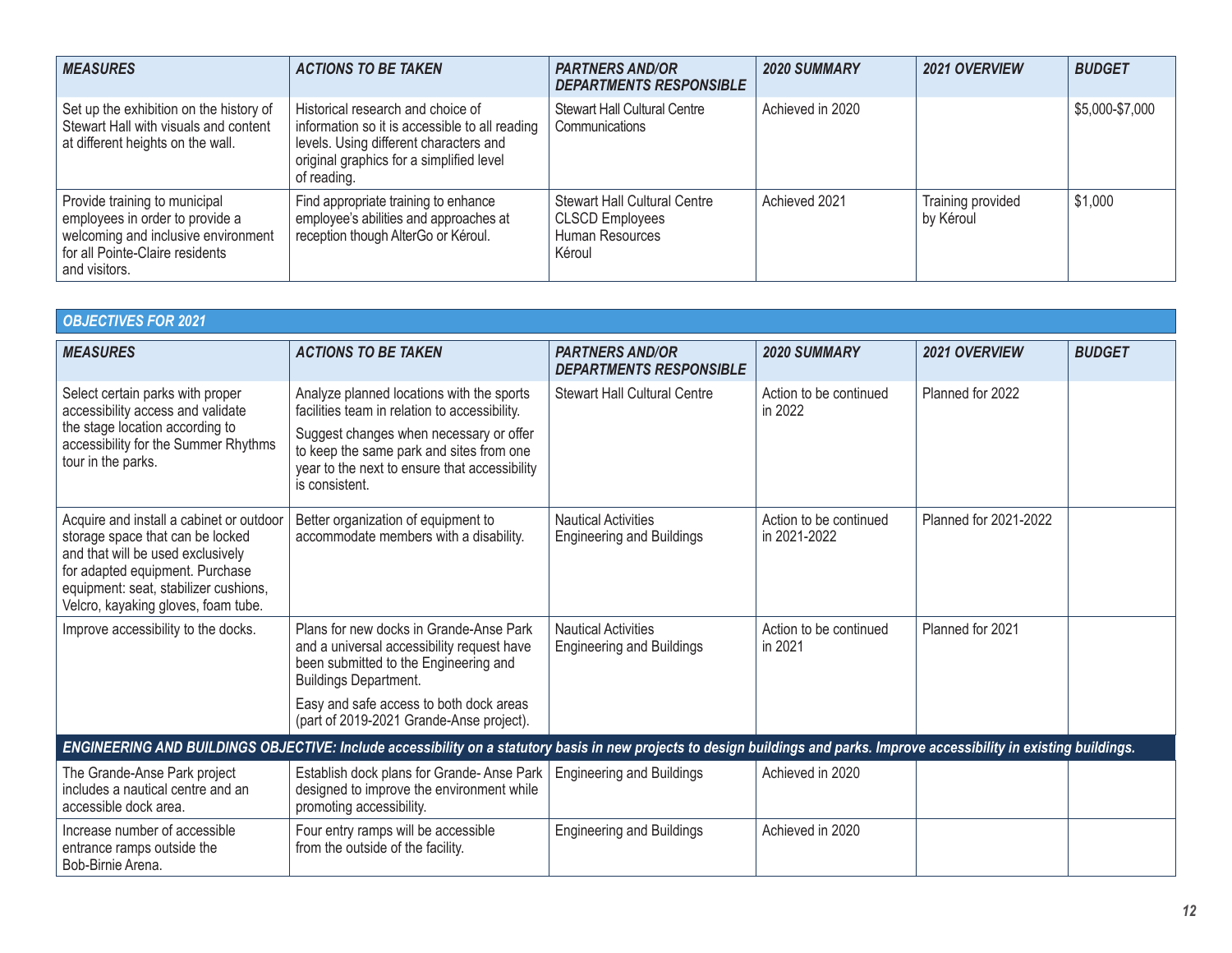| <b>MEASURES</b>                                                                                       | <b>ACTIONS TO BE TAKEN</b>                                                                                                                                                                                                                                                                                                                                                                                                          | <b>PARTNERS AND/OR</b><br><b>DEPARTMENTS RESPONSIBLE</b> | 2020 SUMMARY                      | 2021 OVERVIEW      | <b>BUDGET</b>                     |
|-------------------------------------------------------------------------------------------------------|-------------------------------------------------------------------------------------------------------------------------------------------------------------------------------------------------------------------------------------------------------------------------------------------------------------------------------------------------------------------------------------------------------------------------------------|----------------------------------------------------------|-----------------------------------|--------------------|-----------------------------------|
| Renovate Public Works building and<br>install elevator to make the second<br>floor accessible.        | Plans established for the renovation<br>of the building.                                                                                                                                                                                                                                                                                                                                                                            | <b>Engineering and Buildings</b>                         | Action to be continued<br>in 2022 | Planned for 2022   |                                   |
| Include accessibility on a regulatory<br>basis for all new building and park<br>development projects. | Continued evaluation of current<br>projects and new projects for the future.<br>Participate in selection committee for a<br>professional service.                                                                                                                                                                                                                                                                                   | <b>Engineering and Buildings</b>                         | Ongoing                           | Moved to objective |                                   |
| Install ramp at the back entrance<br>of Ovide Chalet.                                                 | Installation of small ramp to create<br>accessible entrance without obstacles<br>from the pathway into the building at the<br>back entrance.                                                                                                                                                                                                                                                                                        | <b>Engineering and Buildings</b>                         |                                   | Planned for 2021   |                                   |
| Modification of outdoor front staircase<br>of Ovide Chalet.                                           | Staircase to be modified with proper<br>platform area accessing emergency exit<br>from the gym. New stairwell and railings<br>at entrance for improved access into<br>the building.                                                                                                                                                                                                                                                 | <b>Engineering and Buildings</b>                         |                                   | Planned for 2021   |                                   |
| Modify the outdoor front staircase<br>at Cedar Park Chalet.                                           | Modify steps and create a stair landing to<br>the edge of the door to create an entrance<br>aligned with the stairwell leading into<br>the building.                                                                                                                                                                                                                                                                                | <b>Engineering and Buildings</b>                         |                                   | Planned for 2021   |                                   |
|                                                                                                       | ENGINEERING AND BUILDINGS OBJECTIVE: Improve accessibility to existing parks and green spaces within the community.                                                                                                                                                                                                                                                                                                                 |                                                          |                                   |                    |                                   |
| Install activity panels in a<br>selected park.                                                        | Installation of activity panels at<br>Cedar Park Heights.                                                                                                                                                                                                                                                                                                                                                                           | <b>Engineering and Buildings</b>                         | Achieved in 2020                  |                    | \$49,435<br>$(63-420-19-040)$     |
| Identify Navette Or Taxi stops<br>where benches can be installed.                                     | Installation of benches at 4 different<br>stops within the City.                                                                                                                                                                                                                                                                                                                                                                    | <b>Engineering and Buildings</b>                         |                                   | Planned for 2021   | \$23,615                          |
| Replace the docks in the<br>Valois Bay» area.                                                         | Design of the access path, walkway<br>and floating docks include modified slopes<br>to allow universal access.                                                                                                                                                                                                                                                                                                                      | <b>Engineering and Buildings</b>                         |                                   | Planned for 2021   | \$295,000<br>Docks and<br>pathway |
|                                                                                                       | HUMAN RESOURCES OBJECTIVE: The City of Pointe-Claire is subject to the Act respecting equal access to employment in public bodies. In 2009, an equal access<br>to employment program (EAE) was established to increase the representation of municipal employees in the following target groups:<br>1. Women 2. Visible minorities 3. Indigenous peoples 4. Ethnic minorities 5. Individuals living with a disability or impairment |                                                          |                                   |                    |                                   |
| Inform and educate managers about<br>the goals of the EAE program.                                    | Presentation on EAE objectives<br>at the executive committee meeting.                                                                                                                                                                                                                                                                                                                                                               | Human Resources                                          | Achieved in 2020                  |                    |                                   |
| Ensure equal opportunities in<br>recruitment and hiring.                                              | Specify in all job postings that the City<br>subscribes to the principals of equal<br>employment and invites individuals with<br>disabilities to submit their application.                                                                                                                                                                                                                                                          | Human Resources                                          | Achieved in 2020                  | Planned for 2021   |                                   |
|                                                                                                       | Post jobs on specialized sites to reach<br>various populations.                                                                                                                                                                                                                                                                                                                                                                     |                                                          |                                   |                    |                                   |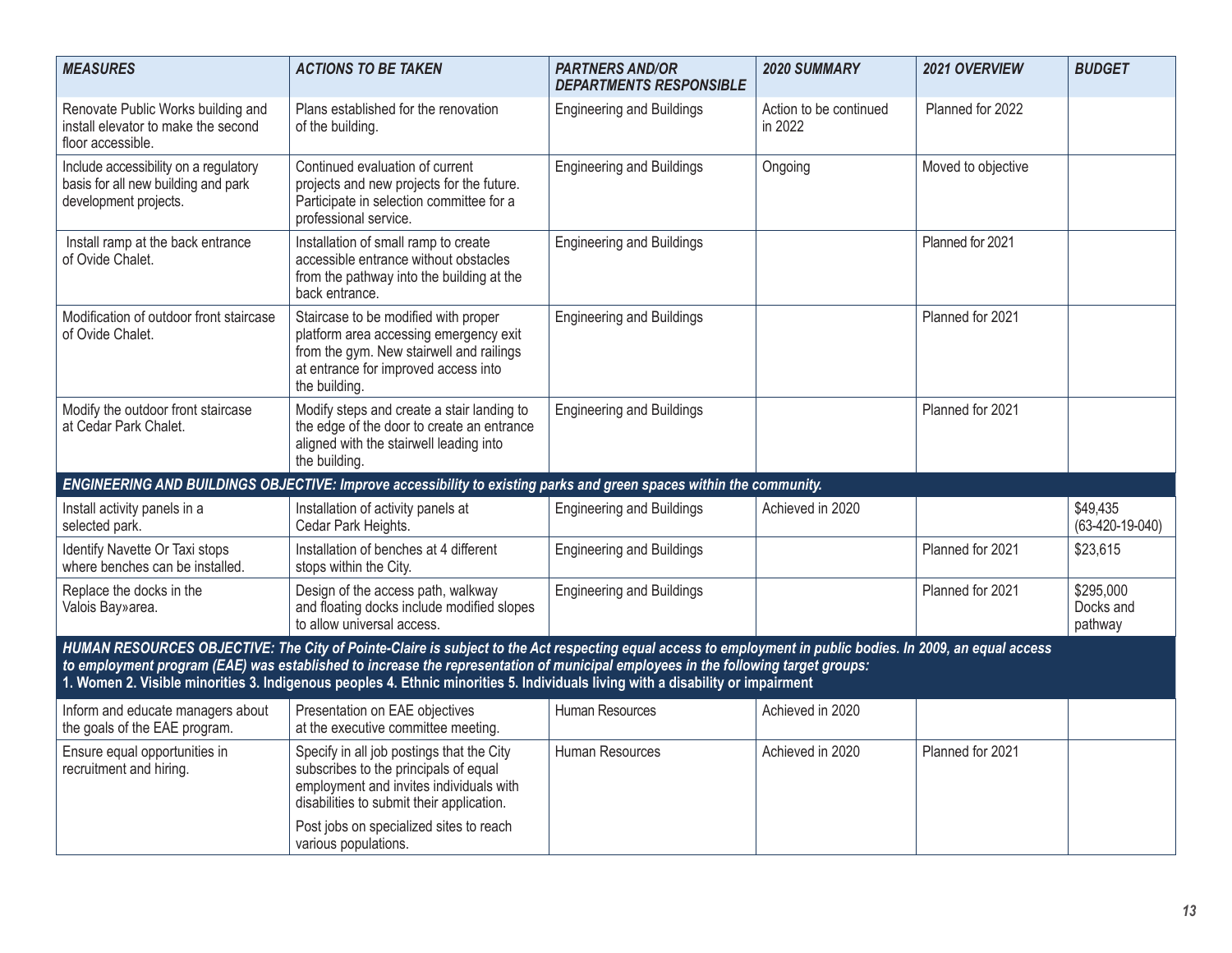| <b>MEASURES</b>                                                                                                                                                             | <b>ACTIONS TO BE TAKEN</b>                                                                                                                                                                      | <b>PARTNERS AND/OR</b><br><b>DEPARTMENTS RESPONSIBLE</b>                                                                                                                          | <b>2020 SUMMARY</b>                 | 2021 OVERVIEW                          | <b>BUDGET</b>                                                                                       |
|-----------------------------------------------------------------------------------------------------------------------------------------------------------------------------|-------------------------------------------------------------------------------------------------------------------------------------------------------------------------------------------------|-----------------------------------------------------------------------------------------------------------------------------------------------------------------------------------|-------------------------------------|----------------------------------------|-----------------------------------------------------------------------------------------------------|
| Implement changes in working<br>conditions to meet the needs of<br>all employees.                                                                                           | Analyze needs when they are reported<br>to Human Resources.<br>Consult organizations that can offer advice                                                                                      | Human Resources<br>Nazareth and Louis-Braille<br>Institute External ergonomists for                                                                                               |                                     | Planned for 2021<br>Depending on needs |                                                                                                     |
|                                                                                                                                                                             | on possible accommodations.                                                                                                                                                                     | the adaptation of workstations                                                                                                                                                    |                                     | for all employees                      |                                                                                                     |
| Obtain subsidies for jobs or internships<br>in the workplace for all students living<br>with a disability.                                                                  | Request renewal 2020-2021 of the EQ<br>grant for blue collar employees.                                                                                                                         | Human Resources<br>Centre de réadaptation de l'ouest<br>de Montréal (CROM)<br>Action Main d'œuvre inc.<br>Territory management service<br>(real property service)<br>Public works | Achieved in 2020                    | Planned for 2021                       |                                                                                                     |
| Offer group training to staff on<br>accessibility and the needs of clients<br>with disabilities.                                                                            | Group training to be offered to staff of<br>the CSLCD Department by Kéroul.                                                                                                                     | Human Resources<br><b>CSLCD</b><br>Kéroul                                                                                                                                         |                                     | Planned for 2021                       |                                                                                                     |
| Establish a budget for the Three-                                                                                                                                           | Plan budget projects for CIP 2020-2022,                                                                                                                                                         | Finance                                                                                                                                                                           | Achieved in 2020-2022               |                                        | $$10,000 - 2020$                                                                                    |
| Year Capital Investment Program<br>(CIP) dedicated exclusively to<br>accessibility projects.                                                                                | which will be dedicated specifically to<br>accessibility projects.                                                                                                                              | <b>Accessibility Committee</b>                                                                                                                                                    |                                     |                                        | $$15,000 - 2021$                                                                                    |
|                                                                                                                                                                             | PUBLIC WORKS OBJECTIVE: Increase access to municipal and community services and spaces.                                                                                                         |                                                                                                                                                                                   |                                     |                                        |                                                                                                     |
| Add accessible standing planters at<br>the Valois Park community gardens.                                                                                                   | Determining location and budget.                                                                                                                                                                | <b>Community Gardens</b><br><b>Public Works</b>                                                                                                                                   | Action to be<br>continued 2022      | Plan to be proposed                    | \$1,000 per<br>table (purchase<br>estimate for<br>four tables)<br>approximate<br>total cost \$4,000 |
| Install accessible standing planters<br>at Arthur-É.-Séguin Chalet and at the<br>Central Library.                                                                           | Given the closing of the chalet due to the<br>COVID-19 pandemic, all the planters will be<br>installed next to the Central Library.                                                             | <b>Public Works</b>                                                                                                                                                               | Achieved in 2020                    | Planned for 2021                       |                                                                                                     |
| Install accessible planters at Stewart<br>Hall Cultural Centre for the children in<br>the preschool and summer programs.                                                    | Planters will be installed at Stewart Hall<br>Cultural Centre for use during the 2021<br>summer programming.                                                                                    | Public Works,<br><b>CLSCD</b>                                                                                                                                                     | Action to be<br>continued 2021-2022 | Planned for 2021                       | \$1,000                                                                                             |
| Create an inventory of pathways and<br>access points for parks and public<br>spaces to ensure they are universally<br>accessible (lowered curb, modified<br>sidewalk, etc.) | An inventory of all pathways and<br>sidewalks requiring modifications will be<br>completed and corrections will be made.<br>Inspections will be conducted to ensure<br>universal accessibility. | <b>Public Works</b><br><b>CLSCD</b>                                                                                                                                               | In progress                         | Planned for 2021                       |                                                                                                     |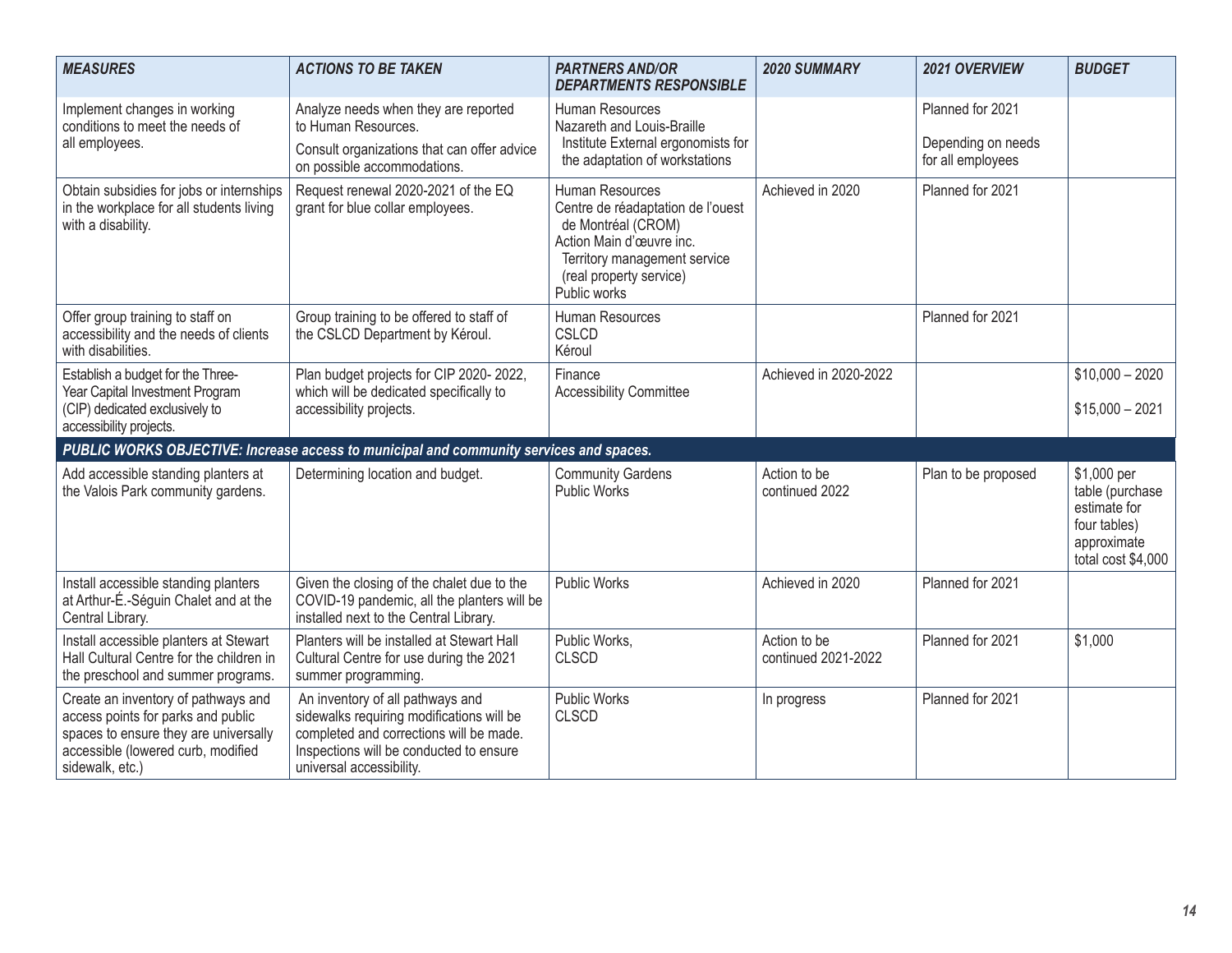<span id="page-14-0"></span>

| <b>MEASURES</b>                                                                                                  | <b>ACTIONS TO BE TAKEN</b>                                                                                                     | <b>PARTNERS AND/OR</b><br><b>DEPARTMENTS RESPONSIBLE</b>                                              | <b>2020 SUMMARY</b>                    | 2021 OVERVIEW                             | <b>BUDGET</b> |  |
|------------------------------------------------------------------------------------------------------------------|--------------------------------------------------------------------------------------------------------------------------------|-------------------------------------------------------------------------------------------------------|----------------------------------------|-------------------------------------------|---------------|--|
| URBAN PLANNING OBJECTIVE: Encourage building standards for accessibility in residential and community buildings. |                                                                                                                                |                                                                                                       |                                        |                                           |               |  |
| Improve the accessibility of<br>residential buildings.                                                           | By-law PC-2786 will be updated to<br>reflect the provisions of the new Quebec<br>Construction Code.                            | Planning                                                                                              | In progress                            | Planned for complete<br>adoption for 2021 |               |  |
| Ensure compliance with building<br>standards for accessibility.                                                  | Verify compliance of standards with each<br>request received.                                                                  | Planning                                                                                              | Ongoing                                | Moved to objectives                       |               |  |
| Improve accessibility in the<br>Pointe- Claire and Valois villages.                                              | Interdepartmental meetings to establish<br>ways to improve accessibility in these<br>two villages for merchants and customers. | Planning<br><b>Engineering and Buildings</b><br><b>Public Works</b><br><b>Accessibility Committee</b> | Action to be continued<br>in 2021-2022 | Planned for 2021-2022                     |               |  |

## **SECTION 7 – Conclusion**

The City of Pointe-Claire is committed to offering extraordinary services by supporting all programs and by continually improving services which facilitate universal accessibility to all buildings, programs, events and activities for all residents and visitors. The Accessibility Committee's role is to ensure that all of our programs are implemented to assist and accommodate individuals living with a disability and to increase awareness and acceptance that supports universal accessibility within society.

This representation is very demonstrative of the Accessibility Committee's directive and mandate, and it is part of our mission to welcome and support individuals who wish to participate in the programs offered throughout the City of Pointe- Claire. As a community oriented municipality, we strive to offer quality services and programs to welcome and support all children, youth, families, senior citizens and individuals. The goal is to promote inclusion and acceptance within our community.

The municipality welcomes you to access the *2021 Municipal Action Plan for the Social and Professional Integration Of Persons with a Disability*.

This document will be reviewed and assessed on a yearly basis and made available on our City website (**www.pointe-claire.ca**).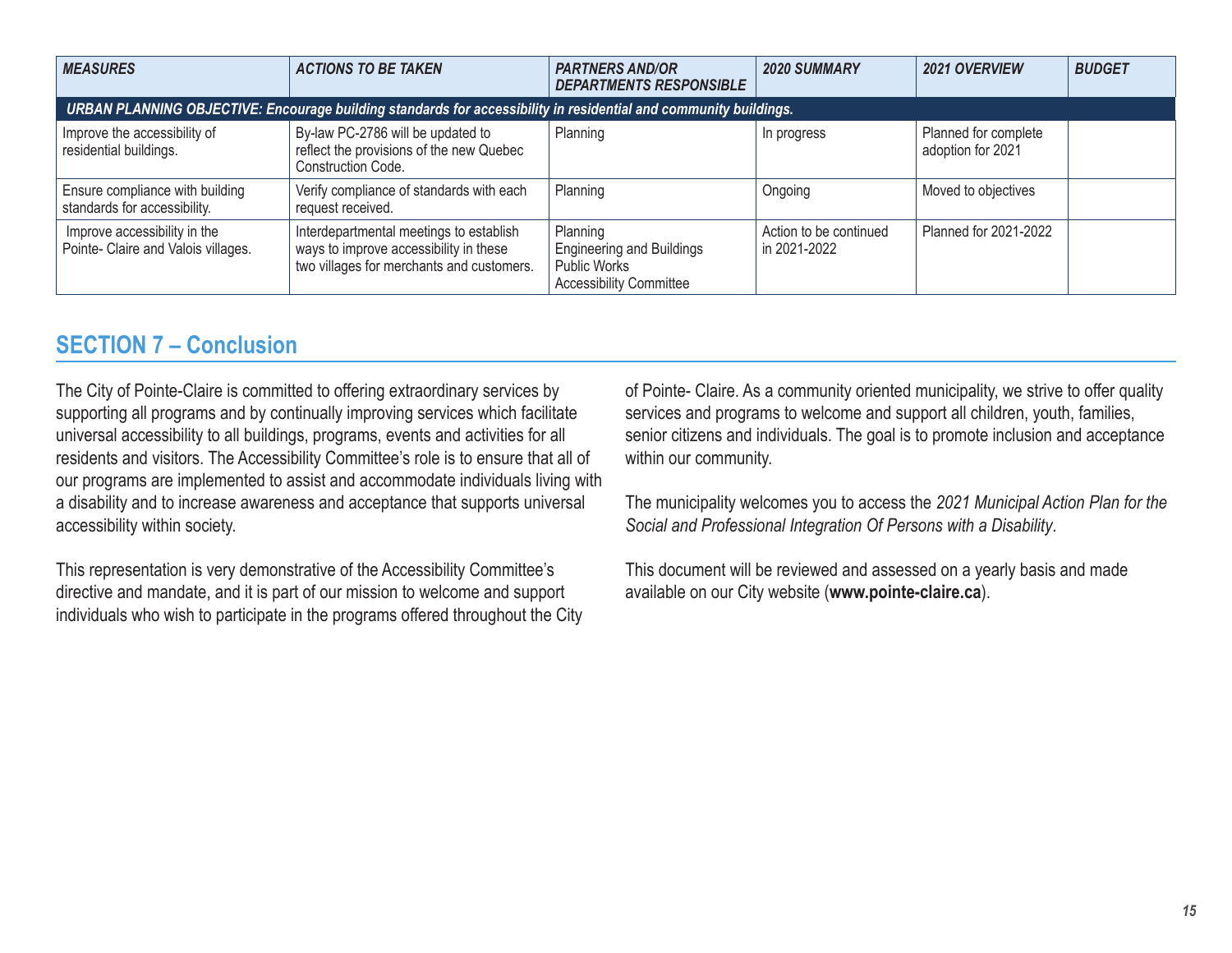# <span id="page-15-0"></span>**SECTION 8 – Accessibility committee**

| <b>COMMITTEE MEMBERS</b>                                 |                                                                                                                     |
|----------------------------------------------------------|---------------------------------------------------------------------------------------------------------------------|
| <b>City of Pointe-Claire</b>                             | Tara Stainforth, City Councillor                                                                                    |
| <b>Inspection - Public Security</b>                      | Anne Marie Laurin, Interim Chief of Operations - Inspection - Public Security                                       |
| <b>Communications</b>                                    | Ermelinde Petelo, Communications Agent - Communications                                                             |
| <b>CSLCD - Aquatic Centre</b>                            | Jane Stowe, Manager - Finance and Special Programs - Culture, Sports, Leisure and Community Development             |
| <b>CSLCD - Arts, Culture and Libraries</b>               | Micheline Bélanger, Planner - Arts, Culture and Library - Culture, Sports, Leisure and Community Development        |
| <b>CSLCD - Community Development and Aid for Seniors</b> | Kathleen Finn, Manager - Community Support and Aid for Seniors - Culture, Sports, Leisure and Community Development |
| <b>CSLDC - Outdoor Sports Fields and Arena</b>           | Vicky Barnes, Manager - Arena, Sports Facilities and Standards - Culture, Sports, Leisure and Community Development |
| <b>ENGINEERING AND BUILDINGS</b>                         |                                                                                                                     |
| - Buildings                                              | Giuseppe Ferrera, Senior Manager - Buildings Department - Engineering and Buildings                                 |
| - Engineering, Parks and Green Spaces                    | Michael Antonecchia, Supervisor - Municipal Engineering, Projects - Engineering and Buildings                       |
| <b>Human Resources</b>                                   | Jasmine Ugnat, Senior Advisor - Performance and Succession Management - Human Resources                             |
| <b>Finance (Administrative Services)</b>                 | Simon Chretien, Manager - Compensation and Benefits - Finance Department                                            |
| <b>Public Works</b>                                      | Geneviève Rocheleau, Assistant Director - Public Works Department                                                   |
| Planning                                                 | Stéphane Breault, Manager - Permits and Certificates - Planning Department                                          |

| <b>COMMITTEE SUPPORT</b>                                                                                                              |                                                                                                                                                                                                                                                                                                                                                       |
|---------------------------------------------------------------------------------------------------------------------------------------|-------------------------------------------------------------------------------------------------------------------------------------------------------------------------------------------------------------------------------------------------------------------------------------------------------------------------------------------------------|
| Association de l'Ouest-de-l'Île pour la déficience intellectuelle /<br>West Island Association for Intellectually Handicapped (WIAIH) | Tracy Wrench, Recreation Coordinator                                                                                                                                                                                                                                                                                                                  |
| Office des personnes handicapées du Québec (OPHQ)                                                                                     | Eric Vaillancourt, councelor - Evaluation and Support for the Implementation of the Act Branch                                                                                                                                                                                                                                                        |
| <b>City of Pointe-Claire</b>                                                                                                          | Gilles Girouard, Director - Culture, Sports, Leisure and Community Development<br>Brent Cullen, Senior Manager - Sports, Leisure and Community - Culture, Sports, Leisure and Community Development<br>Patricia Strati, Senior Manager - Leisure, Community and Continuous Improvement - Culture, Sports, Leisure and<br><b>Community Development</b> |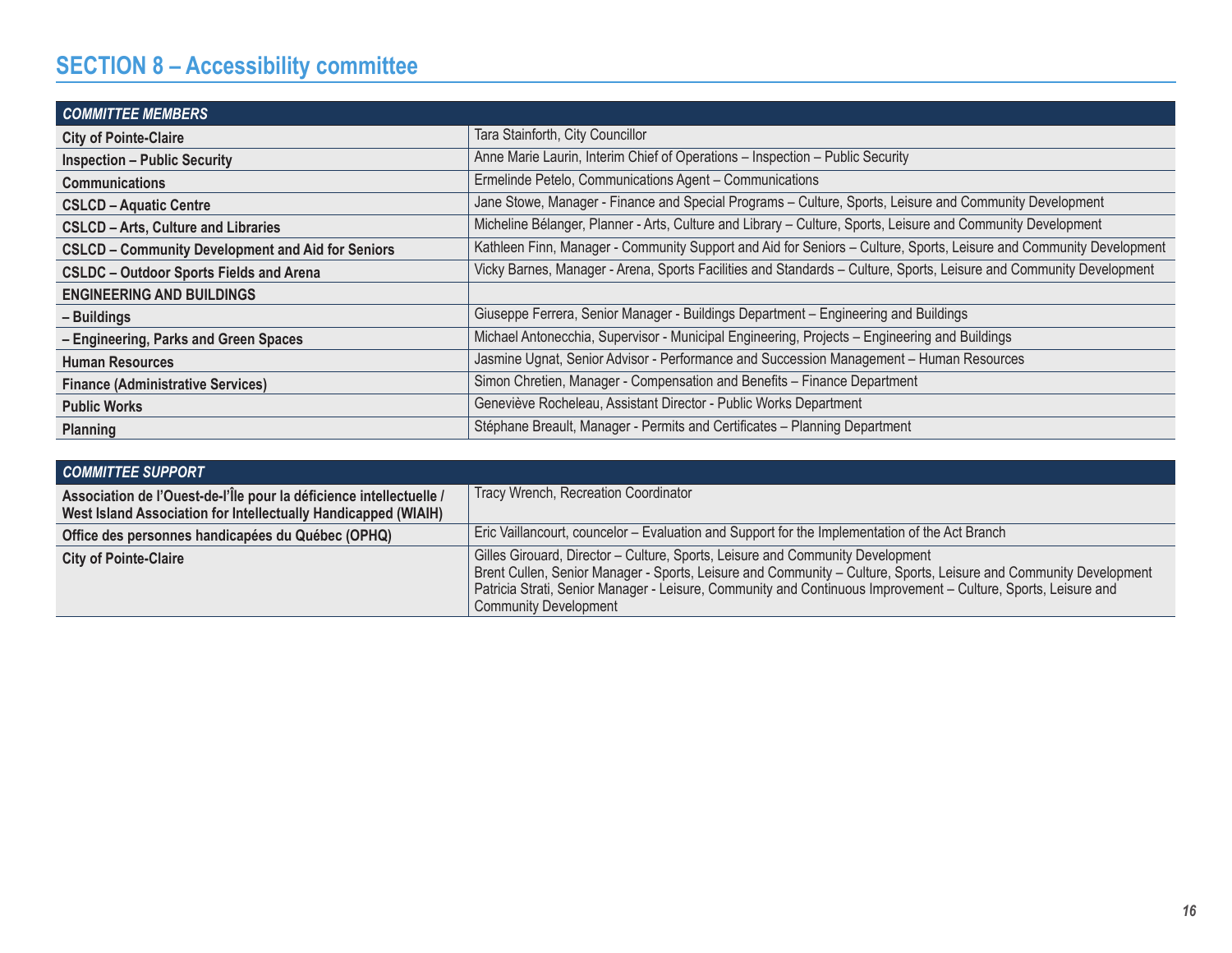# <span id="page-16-0"></span>**APPENDIX**

| <b>CITY BUILDINGS</b>                           |                                    |                                                                                                  |                                                                                |                                                                                                  |                                                                                                  |
|-------------------------------------------------|------------------------------------|--------------------------------------------------------------------------------------------------|--------------------------------------------------------------------------------|--------------------------------------------------------------------------------------------------|--------------------------------------------------------------------------------------------------|
| <b>BUILDING</b>                                 | <b>ADDRESS</b>                     | <b>ELEVATOR</b><br><b>ACCESSIBLE</b><br><b>FOR PERSONS</b><br><b>WITH A</b><br><b>DISABILITY</b> | <b>ACCESS RAMP</b><br><b>FOR PERSONS</b><br><b>WITH A</b><br><b>DISABILITY</b> | <b>ACCESSIBLE</b><br><b>WASHROOM</b><br><b>FOR PERSONS</b><br><b>WITH A</b><br><b>DISABILITY</b> | <b>COMMENTS</b>                                                                                  |
| <b>Aquatic Centre</b>                           | 60 Maywood Avenue                  | <b>NR</b>                                                                                        | <b>NR</b>                                                                      | Yes                                                                                              |                                                                                                  |
| Bob-Birnie Arena                                | 58 Maywood Avenue                  | No                                                                                               | <b>NR</b>                                                                      | Yes                                                                                              | The accessible washrooms are<br>on the first floor (between the<br>main entrance and the annex). |
| Canoe Club                                      | 75 Du Bord-du-Lac - Lakeshore Road | <b>NR</b>                                                                                        | Yes                                                                            | Yes                                                                                              |                                                                                                  |
| Canoe Club                                      | 73 Du Bord-du-Lac - Lakeshore Road | <b>NR</b>                                                                                        | <b>NR</b>                                                                      | <b>NR</b>                                                                                        | Canoe storage                                                                                    |
| Central Library                                 | 100 Douglas-Shand Avenue           | <b>NR</b>                                                                                        | <b>NR</b>                                                                      | Yes                                                                                              |                                                                                                  |
| Chalet - Arthur-Séguin Park                     | 365 Saint-Louis Avenue             | Yes                                                                                              | <b>No</b>                                                                      | Yes                                                                                              |                                                                                                  |
| Chalet - Arthur-Séguin Park - Swimming Pool     | 367 Saint-Louis Avenue             | <b>NR</b>                                                                                        | <b>NR</b>                                                                      | No                                                                                               |                                                                                                  |
| Chalet - Bourgeau Park                          | 5 Sainte-Anne Avenue               | <b>NR</b>                                                                                        | Yes                                                                            | No                                                                                               |                                                                                                  |
| Chalet - Bourgeau Park - Swimming Pool          | 5A Sainte-Anne Avenue              | <b>NR</b>                                                                                        | <b>NR</b>                                                                      | Yes                                                                                              |                                                                                                  |
| Chalet - Bowling Green                          | 17 De Lourdes Avenue               | <b>NR</b>                                                                                        | Yes                                                                            | No                                                                                               |                                                                                                  |
| Chalet - Cedar Heights Park                     | 20 Robinsdale Avenue               | <b>No</b>                                                                                        | <b>No</b>                                                                      | Yes, 2                                                                                           | No elevator to reach the<br>accessible washrooms on<br>the 2nd floor                             |
| Chalet - Cedar Heights - Swimming Pool          | 22 Robinsdale Avenue               | <b>NR</b>                                                                                        | <b>NR</b>                                                                      | <b>No</b>                                                                                        |                                                                                                  |
| Chalet - Clearpoint Park                        | 40 Killarney Gardens Avenue        | <b>NR</b>                                                                                        | <b>NR</b>                                                                      | No                                                                                               |                                                                                                  |
| Chalet - Hermitage Park                         | 400 Hermitage Avenue               | <b>NR</b>                                                                                        | <b>NR</b>                                                                      | Yes, 2                                                                                           |                                                                                                  |
| Chalet - Kinsmen Park                           | 75 Drayton Avenue                  | <b>NR</b>                                                                                        | <b>NR</b>                                                                      | Yes                                                                                              |                                                                                                  |
| Chalet - Kinsmen Park - Swimming Pool           | 75 Drayton Avenue                  | <b>NR</b>                                                                                        | <b>NR</b>                                                                      | Yes                                                                                              | Same building as for the park                                                                    |
| Chalet - Lakeside Park                          | 102 Ovide Avenue                   | <b>NR</b>                                                                                        | No                                                                             | No                                                                                               |                                                                                                  |
| Chalet - Lakeside Park - Swimming Pool          | 102B Ovide Avenue                  | <b>NR</b>                                                                                        | <b>NR</b>                                                                      | Yes                                                                                              |                                                                                                  |
| Chalet - Northview Park                         | 111 Viking Avenue                  | <b>NR</b>                                                                                        | <b>NR</b>                                                                      | <b>No</b>                                                                                        |                                                                                                  |
| Chalet - Northview Park - Swimming Pool         | 111 Viking Avenue                  | <b>NR</b>                                                                                        | <b>NR</b>                                                                      | Yes                                                                                              |                                                                                                  |
| Chalet - Terra-Cotta Park (Associations Office) | 100 Terra-Cotta Avenue             | <b>NR</b>                                                                                        | Yes                                                                            | Yes                                                                                              |                                                                                                  |
| Chalet - Valois Park                            | 85 Belmont Avenue                  | <b>NR</b>                                                                                        | <b>NR</b>                                                                      | No                                                                                               |                                                                                                  |
| Chalet - Valois Park - Swimming Pool            | 40 Baie-de-Valois Avenue           | <b>NR</b>                                                                                        | Yes                                                                            | Yes                                                                                              |                                                                                                  |
| Chalet - Valois Park - Splash pad               | 85 Belmont Avenue                  | <b>NR</b>                                                                                        | <b>NR</b>                                                                      | Yes                                                                                              |                                                                                                  |
| City Hall                                       | 451 Saint-Jean Boulevard           | Yes                                                                                              | Yes                                                                            | Yes                                                                                              |                                                                                                  |
| <b>Community Centre</b>                         | 81 Summerhill Avenue               | No                                                                                               | No                                                                             | <b>No</b>                                                                                        |                                                                                                  |